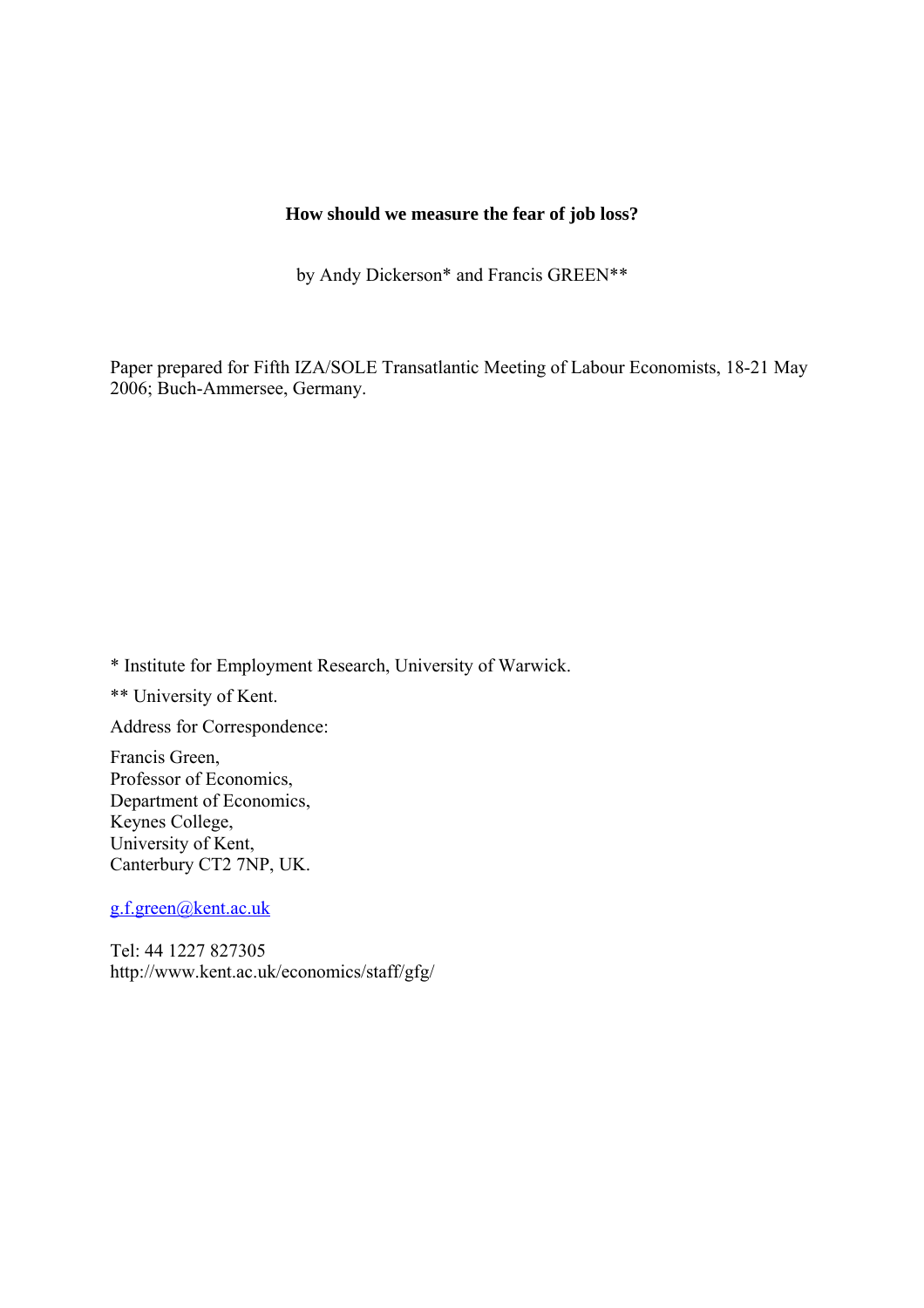### **ABSTRACT**

We investigate the value of subjective data on expectations of job loss, primarily by examining the associations between expectations and realisations, among representative samples of German and Australian workers taken, respectively, from the German Socio-Economic Panel (GSOEP) and from the Household Income and Labour Dynamics in Australia Survey (HILDA) . We find that:

- a. Collection of subjective expectations data on job loss is worthwhile because the data reveal private information on job loss risk, as shown both with the raw data and using conventional panel estimators.
- b. On average, workers in both countries over-estimate the chance of losing their job by a factor of approximately two.
- c. Cardinal probability scales show a non-linear relationship between expectations and realisations.
- d. As predictors of subsequent job loss, expectations of job loss data did not perform clearly better after the GSOEP scale switched from ordinal verbal descriptors to cardinal numerical descriptors in 1999.
- e. In a small minority of cases responses to cardinal scales showed inconsistencies with other expectations data.
- f. No great inter-group differences were found for the extent to which workers overestimated their chances of job loss.

We recommend that, when framing questions on expectations of job loss, researchers should:

- i) Be explicit and unambiguous about the risk under investigation; in general focus on the single event of job loss rather than conflating this with other elements of insecurity.
- ii) Utilise an ordinal scale, with relatively few scale points.
- iii) Devise unambiguous descriptors for every scale point. One possible strategy is to use probability ranges.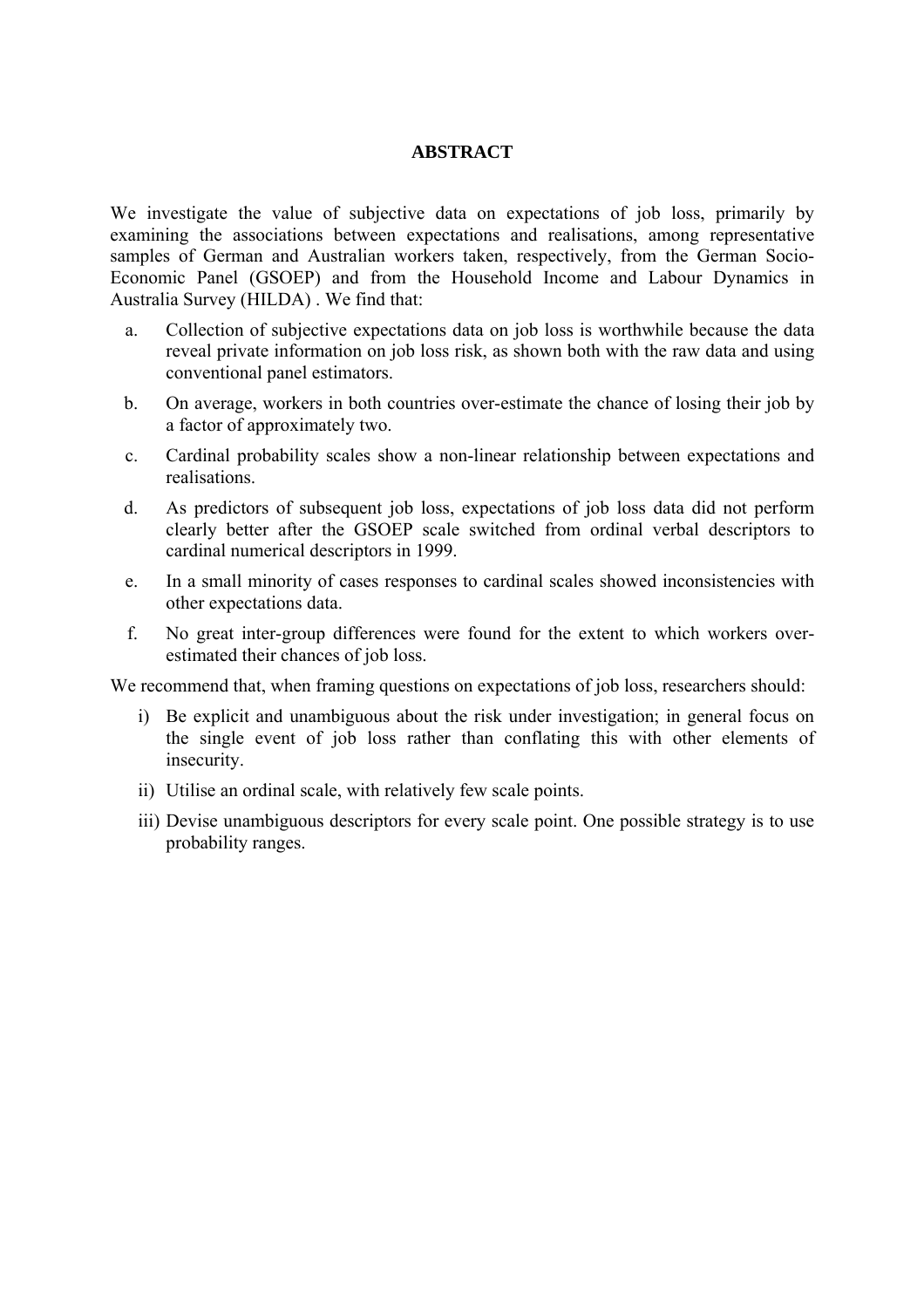## **1. Introduction.**

 $\overline{a}$ 

Perceptions of job insecurity have been found to generate anxiety and lower the well-being of workers and their dependents, to inhibit consumer spending, and to reduce the wage growth of male employees (Wichert, 2002; Benito, 2004; Lusardi, 1998; Carroll et al., 2003; Campbell et al., forthcoming 2007). In addition to such practical effects, job insecurity perceptions have also been to some extent validated in two recent studies, one for a sample of older Canadian men, the other using two nationally representative samples of British workers of all ages. These studies give evidence that job loss risk perceptions are correlated with subsequent experiences of job loss, but that employees are nevertheless pessimistic, in that many overestimate the chances of losing their job. Unsurprisingly, job insecurity perceptions tend to track labour market tightness; they also fit a plausible model of how expectations are formed, reflecting objective labour market factors, prior unemployment experiences and other social encounters with unemployment (Schmidt, 1999; Green et al., 2000; Manski and Straub, 2000; Campbell et al., forthcoming 2007; Stephens, 2004).

Because of its welfare-reducing effects it is natural to look for ways of reducing insecurity perceptions. Macroeconomic stabilisation policies serve this function, but in addition Bryson et al. (2004) find that firm-level job protection policies do have the desired effect of reducing employees' feelings of insecurity. Clark and Postel-Vinay (2004), however, find that the presence of economy-wide employment protection laws is associated with raised insecurity perceptions. A possible reason for this apparently perverse finding is that respondents may have interpreted the job security instrument from the European Community Household Panel utilised in that study to include the cost of job loss. As Clark and Postel-Vinay note, if employment protection is associated with longer unemployment spells, the protection laws raise the cost of job loss, and this effect may outweigh any downward impact on the risk of job loss. This confounding of two components of job insecurity is one illustration of a problem throughout much of the literature on job security, namely that there lacks sufficient clarity and consistency across studies in the way that job insecurity is conceived and measured (Green, 2006). Job security comprises multiple parts: the expectation of job loss, its potential cost, and the uncertainty surrounding future wages if the job continues. Survey questions about job insecurity are sometimes imprecise<sup>[1](#page-2-0)</sup>, and the responses may be affected by all three elements in unknown proportions. Questions about satisfaction with security introduce the further dimension of how much security the employee was counting on in the first place.

The best research practice is to develop where possible instruments that measure validly and reliably the separate components of insecurity. The aim of this paper is therefore to contribute some evidence about the methodology of measuring job insecurity, with a view to informing instrument design in future research. We focus on the first component, the expectation of job loss.<sup>[2](#page-2-1)</sup> Recent papers have examined and supported the usefulness of subjective expectations data in economics generally (Hurd and McGarry, 2002; Manski, 2004). We add to the case that expectations of job loss can be effectively measured through direct survey instruments. We extend the finding of conditional correlation between job loss risk perception and subsequent job loss for Canada and Britain to two more countries, namely Germany and Australia. In the Canadian and British studies noted above, it was possible that this correlation could have been due to unobserved individual heterogeneity, whereby individuals with an undisclosed propensity to worry are selected into low quality and more insecure jobs. In this

<span id="page-2-0"></span><sup>&</sup>lt;sup>1</sup> For example, the question in the International Social Survey Programme of 1989 and 1997 asks for the extent of agreement/disagreement with the statement: "My job is secure". 2

<span id="page-2-1"></span> $2$  There is a separate literature on estimates of the cost of job loss and its change over time - see Green (2006) for a review.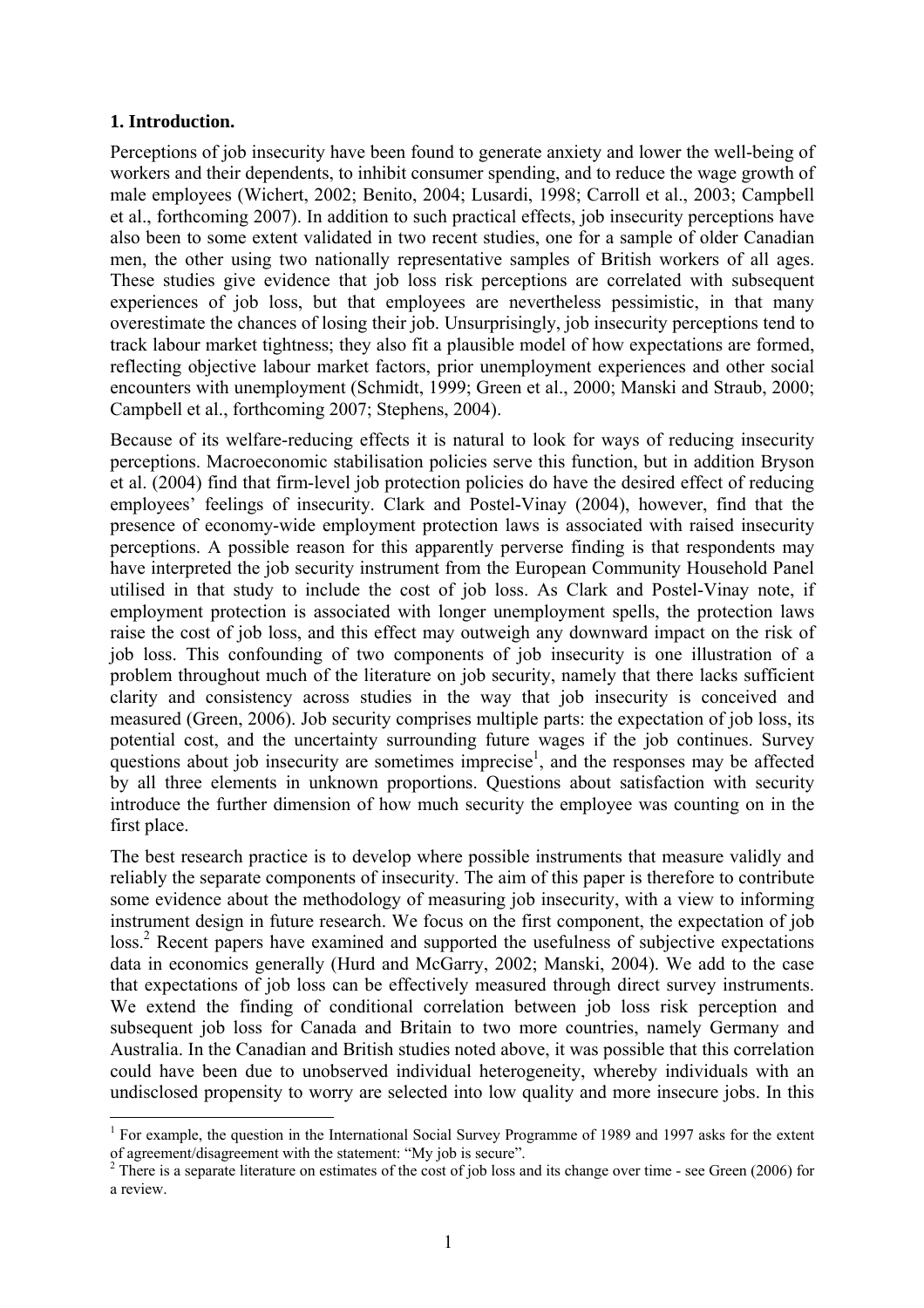paper, we exploit longitudinal data to account for that possibility. Our findings for both countries strengthen confidence in the conclusion that expectations can predict subsequent job loss.

Additionally it turns out that German and Australian workers also show pessimism in their job loss expectations. We investigate whether this pessimism is a statistical artefact resulting from strategic quitting to pre-empt redundancy; or, equally mundanely, a mis-timing of the prediction whereby job loss does come about as predicted, but occurs later than had been anticipated.

An important methodological issue is the choice of response scale for questions on the risk of job loss. A cardinal scale, in which respondents are asked to state the probability of job loss, has considerable attraction if respondents can sensibly and reliably answer on such a scale. With a probabilistic scale, interpersonal and intra-personal comparisons of perceptions can also be scaled. Use of non-probabilistic scales with verbal descriptors relies on assuming that respondents have a shared understanding of the descriptors, and restricts comparisons to ordinal rankings. Yet while some small-scale studies in psychology imply that it is possible to elicit probabilistic expectations in certain domains, we lack evidence as to whether such replies are reliable, or whether they contain more information than ordinal scales. We provide some tests of the feasibility and reliability of a cardinal probability scale, using large representative samples of employees in Germany and Australia, and compare the predictive power of a cardinal scale with that of an ordinal scale. Finally, we examine whether expectations of job loss are more accurate, as might be expected, for groups that are better informed or more educated.

The paper proceeds as follows. The next section reviews arguments and existing evidence concerning the use of probabilistic or ordinal scales when measuring expectations, and reviews possible explanations for the pessimism shown in the previous studies. Section 3 describes the data. The main findings which address the research questions posed above are presented in Section 4, 5 and 6. Finally, Section 7 concludes with a discussion of the implications for the construction of questions on the expectations of job loss.

## **2. Issues in the Measurement of the Risk of Job Loss**

Manski (2004) makes a powerful argument for economists to directly measure expectations of future events. Rather than assuming an ideal process of expectations formation (usually 'rational') and then identifying decision processes from observed behaviour, Manski advocates combining choice data with self-reported data on perceived expectations. He suggests that this should 'mitigate the credibility problem' associated with defending unrealistic maintained assumptions about expectations formation. His paper then surveys an emerging literature on the feasibility, method and reliability of measuring expectations in diverse fields including the return to schooling, job loss risk, cost of job loss, fertility, consumer spending, survival time, and social security.

One problem in some of the literature is that respondents are sometimes presented with too few alternative responses – for example, will 'x' happen, yes or no. An obvious recommendation is that respondents be allowed to reported the perceived likelihood of x happening.

But how might respondents report that likelihood? A common procedure is to use an ordinal verbal scale such as "no chance", "very unlikely", "unlikely", "evens", "quite likely", "very likely". Yet it is possible that these descriptors are not interpersonally comparable, if different individuals do not have a shared understanding of the descriptors. An alternative procedure is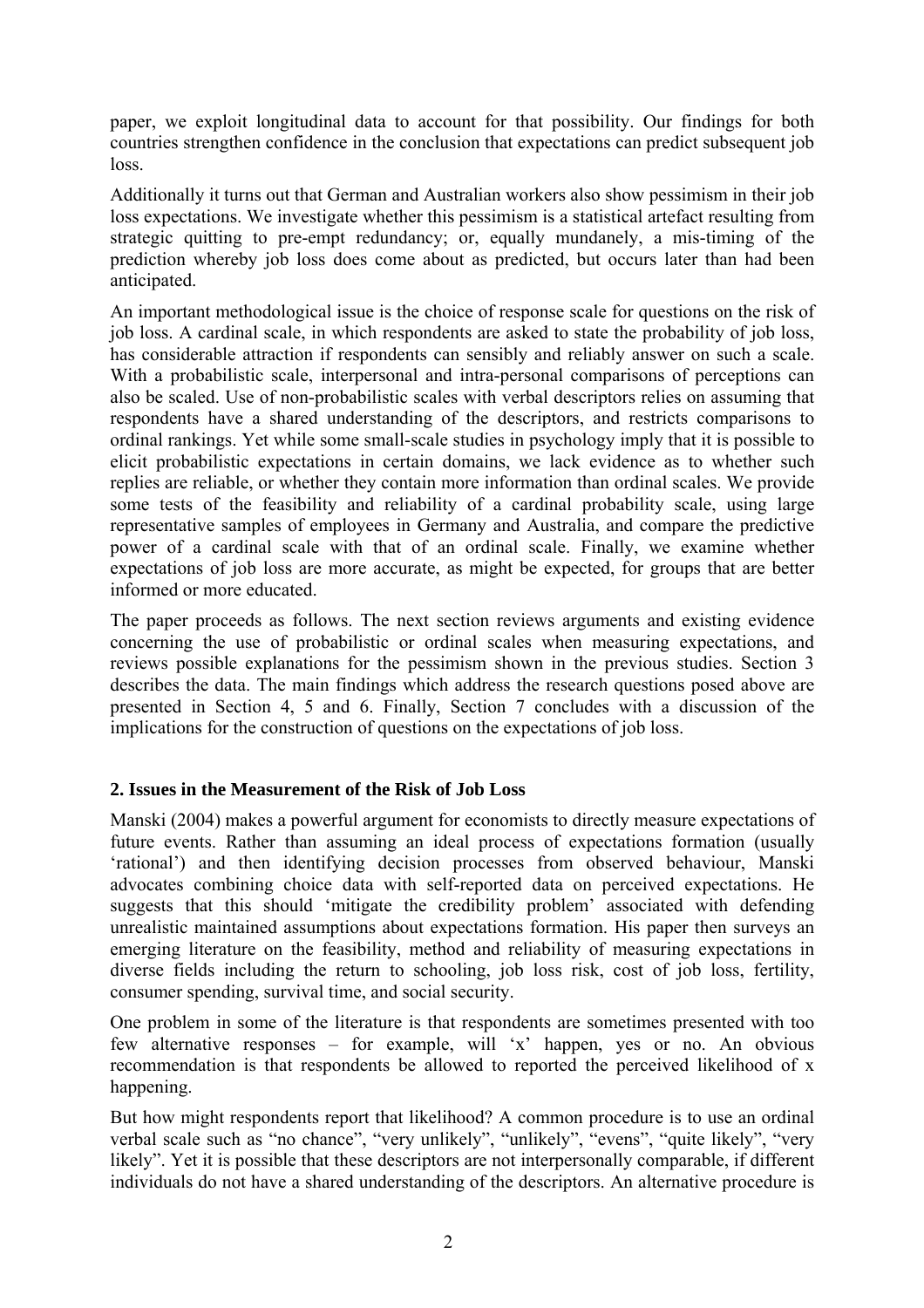to use a probabilistic scale. A cardinal ranking would mitigate the problem of interpersonal comparisons because the meaning of any given percentage should be identical for all (numerate) respondents. Moreover, a cardinal measure of risk is potentially more efficient or parsimonious as an explanatory variable in econometric analyses. Manski (2004) cites evidence that respondents are willing to make probabilistic judgements, and finds no indication of internal inconsistencies in these cases. The counter-argument is the assertion that respondents may not be capable of making reliable cardinal probability judgements. Even though they are willing to report subjective cardinalprobabilities, these may not correspond with objective circumstances. Lukasiewicz et al. (2001) note the paucity of work validating scales of risk perception, and provide some evidence in favour of using verbal scales for measuring instantaneous perceptions of risk. Erev and Cohen (1990) report experimental evidence that verbal and numerical scales were equally efficient at conveying event probabilities, and that judgemental biases (wishful thinking and/or the conjunction fallacy) occurred independently of which kind of scale was used.

One issue to be investigated in this paper, therefore, is whether cardinal scales for questions on job loss expectations perform better, in the sense of achieving greater reliability than ordinal scales while maintaining face validity. An adjunct to this question concerns how to phrase the probabilistic scale. Options are to ask respondents to report any integer from 0 to 100, to present single points on a coarser scale (e.g. 0 to 10), or to present banded ranges for the probability. To assess the reliability of subjective expectations data one cannot directly check whether the respondents really do hold the expectations they report, since it is normally infeasible to directly measure neural processes that accompany the answering of questions. Rather, one can instead check to what extent the reported expectations are realised, as well as whether they conform to a plausible model of expectations formation. In this paper we confine ourselves to evidence on realisations, this being the more stringent test.

Two aspects of these realisations are of interest, corresponding to the marginal and the average expectation. We shall say that the marginal expectation is reliable to the extent that an incremental rise in the perceived probability of job loss is matched by an equal rise in the frequency of job loss. Second, a reliable predictor for a group will be realised on average across all in the group. If the average perceived probability of job loss is greater than the average outturn, that group is said to suffer from pessimism on average. Systematic average optimism or pessimism has been found in a number of fields. Smokers, for example, typically suffer from unrealistic optimism. They underestimate their chances of contracting lung cancer, an error that is usually attributed to information deficit (e.g. Weinstein et al., 2005). Similarly, drivers and motorbike riders under-estimate the chances of having an accident (e.g. Rutter et al., 1998). A prominent explanation is that drivers may suffer from an illusion of control. In other fields pessimism is found, for example with respect to air travel. One source of pessimism in the case of negative risk is said to be an individual's propensity to worry, since it is maintained that worriers are more likely than others to rehearse the reasons why negative events could happen (Constans, 2001). While there is no comprehensive psychological account of pessimism, a useful point of this literature is that accuracy of predictions is likely to be related to the amount of information available to respondents, and their ability to process it.

Concerning the risk of job loss the main finding in the cases of both Canada and Britain (Stephens, 2004; Campbell et al., forthcoming 2007) is that employees are pessimistic about job loss, in that they overestimate the chances of job loss both at the margin and on average. In this paper we investigate whether pessimism about job loss is a more general phenomenon, and whether pessimism is found whatever scale is used, cardinal or ordinal.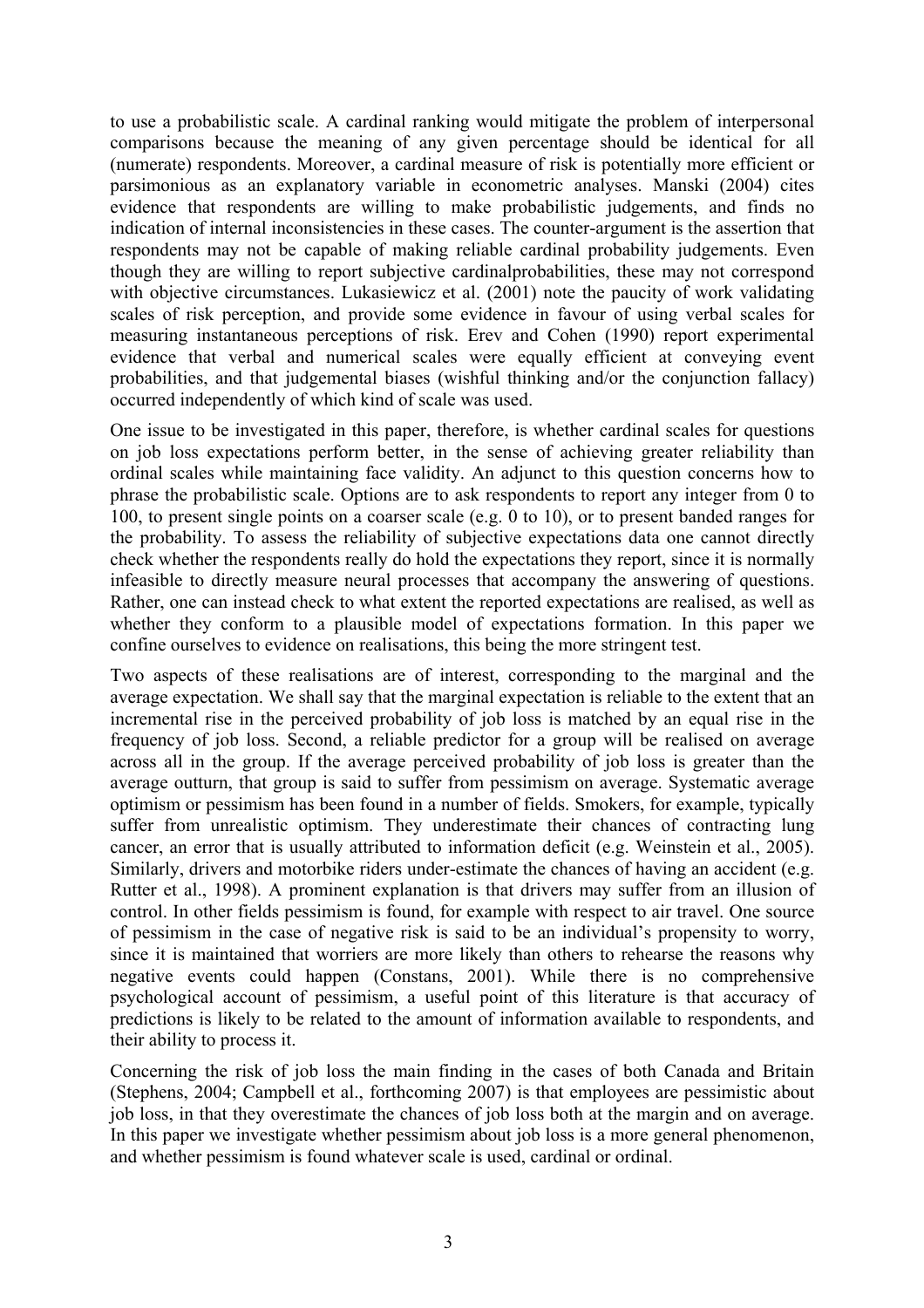## **3. Data**

 $\overline{a}$ 

To investigate these issues we make use of two panel data sets, the German Socio-Economic Panel (GSOEP), which runs from 1984 to the present, and the Household Income and Labour Dynamics in Australia (HILDA) Survey which began in 2001.

GSOEP is a panel survey of households in Germany, including, from 1990 onwards, East Germany. The first wave in 1984 comprised 12,290 individuals in 5,921 households; the sample is depleted annually with some attrition, and replenished with regular additions through household splitting and expansion, and through occasional refreshment. Full details are given at the website: [http://www.diw.de/english/sop/.](http://www.diw.de/english/sop/)<sup>[3](#page-5-0)</sup>

Regularly, though not every year, respondents are asked about their expectations in the labour market. Respondents in employment are asked: "How probable is it in the next two years that you will lose your job?", and the question is posed with the same words every time. Other expectations are also enquired about, for example retirement and promotion possibilities, though the range of these varies across waves. The response scale to all the expectations questions was, for the years 1985, 1987, 1989, 1991, 1993, 1994, 1996 and 1998, a consistent ordinalscale with descriptors: "definitely", "probably", "probably not", "definitely not".<sup>4</sup> In 1999, 2001 and 2003, while the question on the expectation of job loss remained the same as in earlier years, the response scale was cardinal. Respondents were asked to indicate the likelihood of the event happening by answering on a scale labelled 0, 10, 20 ... to 100, where "the value 0 means that it is certain not to take place" and "the value 100 means that it is certain to take place". The switch from an ordinal to a cardinal scale enables us to carry out a "before-after" test of the predictive powers of the two scales. For the purposes of this paper, we focused on the 1994, 1996 and 1998 waves, from before the scale switch, and all relevant waves after the scale switch currently available (to be updated), namely 1999, 2001 and 2003.

Also required is an indication for whether job loss is realised in the period subsequent to the expectation being expressed. Job loss here is defined as a job termination due to dismissal, a temporary job or apprenticeship being completed or the close of the business (including for self-employed people). Dismissal is the most frequent of these three reasons. Note that job loss does not necessarily imply a period of unemployment. For the expectation expressed in year t, we have taken the relevant 2-year period to be during year t or year  $t+1$ .<sup>[5](#page-5-2)</sup>

HILDA is a panel survey of Australian households. The first wave was drawn from a probability sample, and comprised 7,682 household interviews, with a response rate of 66%. Within households, 92% of eligible (aged over 15) persons responded, giving 13,969 individuals. The questionnaires investigate labour market dynamics, family dynamics, and economic and subjective well-being. Full details of the panel, including subsequent attrition rates and sample renewal procedures, are given in the HILDA Users Manual available from [http://melbourneinstitute.com/hilda/.](http://melbourneinstitute.com/hilda/)

<span id="page-5-0"></span><sup>&</sup>lt;sup>3</sup> The data was made available to us by the German Socio-Economic Panel Study (SOEP) at the German Institute for Economic Research (DIW Berlin). 4

<span id="page-5-1"></span>The English version translation was different before 1998, but the German scale remained unaltered; the translation given here, used for 1998, is most accurate.

<span id="page-5-2"></span><sup>&</sup>lt;sup>5</sup> Most interviews (between two-thirds and three-quarters) are completed by the end of March in each year, so this does not seem unreasonable. We will test the sensitivity to this assumption later using the calendar data present in GSOEP in ongoing work, but do not anticipate that this will alter our findings substantially. Note that realisations following the 2003 expectations are absent until the 2005 wave becomes available.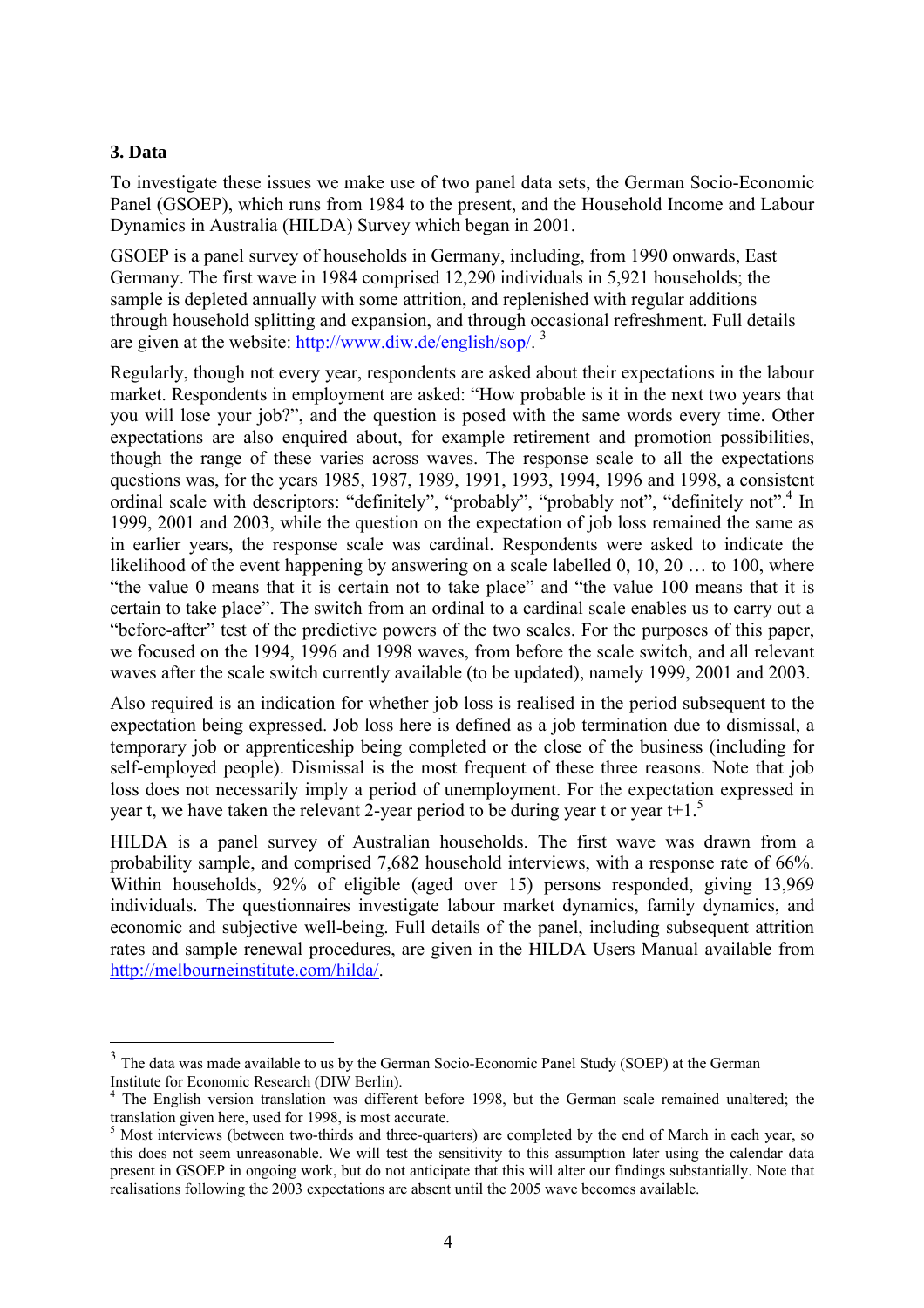Each year the HILDA survey asks a number of questions about the labour market expectations of respondents, and for those in employment these questions focus on expectations of job loss, of (voluntary) quitting, and of getting another equally good job in the event of job loss. We restricted our sample to those who were employees when they express their expectations of job loss. The question on risk of job loss is: "I would like you to think about your employment prospects over the next 12 months. What do you think is the per cent chance that you will lose your job during the next 12 months? By loss of job, I mean getting fired, being laid off or retrenched, being made redundant, or having your contract not renewed." This question is excellent, as its meaning is clear and unambiguous: each respondent can be expected to have the same understanding of the question (in particular, about what is meant by "loss of job") as other respondents and researchers.

The issue here then revolves around the response scale. The respondents simply give a number anywhere between 0 and 100 inclusive. There would appear to be no validity doubts here; the only issue is whether respondents can answer reliably about their objective situation.

In Waves 2 onwards, some questions address recent employment and unemployment experiences, and in particular respondents are asked to give the main reason why the job that they held at the previous interview had ceased. We collapsed the multiple reasons into two types, according to whether they had ceased working in the job voluntarily, or whether this had been involuntary. The latter included: dismissal, employer out of business, laid off, made redundant, no work available, retrenched, temporary or seasonal job.

Both GSOEP and HILDA also collect a rich array of variables, some of which we used as controls in our analysis of job loss: highest education, age, gender, contractual status, recent unemployment experience, sector and establishment size.

## **4. Findings**

## *a) Distribution of Responses*

A basic requirement for any question on the expectation of job loss is that respondents take sufficient meaning from the question and the response scale to be able to answer it. Reassurance is immediately forthcoming for the instruments used in both GSOEP and HILDA. For GSOEP, the proportion of respondents unwilling or unable to answer the question was 1.56% and 1.25% in the period before and after the change in the scale respectively. For HILDA, there were only 0.1% missing responses. Respondents are thus willing to report expectations against either ordinal or cardinal scales. Possibly, the very low figure for HILDA is a reflection of its unambiguous question wording.

A second requirement for a good instrument is that the distribution of responses should be spread across scale response points in a plausible way. Figures 1 to 3 present these responses (averaged over years) for GSOEP (ordinal), GSOEP (cardinal) and HILDA.

As can be seen from all three figures, the large majority do not expect to lose their job. In the GSOEP (ordinal) period (Figure 1), about one in ten perceived that job loss was probable or definite in the following two years, while 31% said that they would definitely not lose their job. In the ensuing GSOEP (cardinal) period, the proportion answering that the chance of job loss was zero was 42.5%. The difference from the immediately preceding years using the ordinal scale suggests that some respondents replying "improbable" are induced to reply zero when presented with a cardinal scale. Figure 2 gives the distribution for all those not replying zero. As can be seen, even though respondents are constrained to reply at decile points, there are apparent spikes at both 50% and 100%.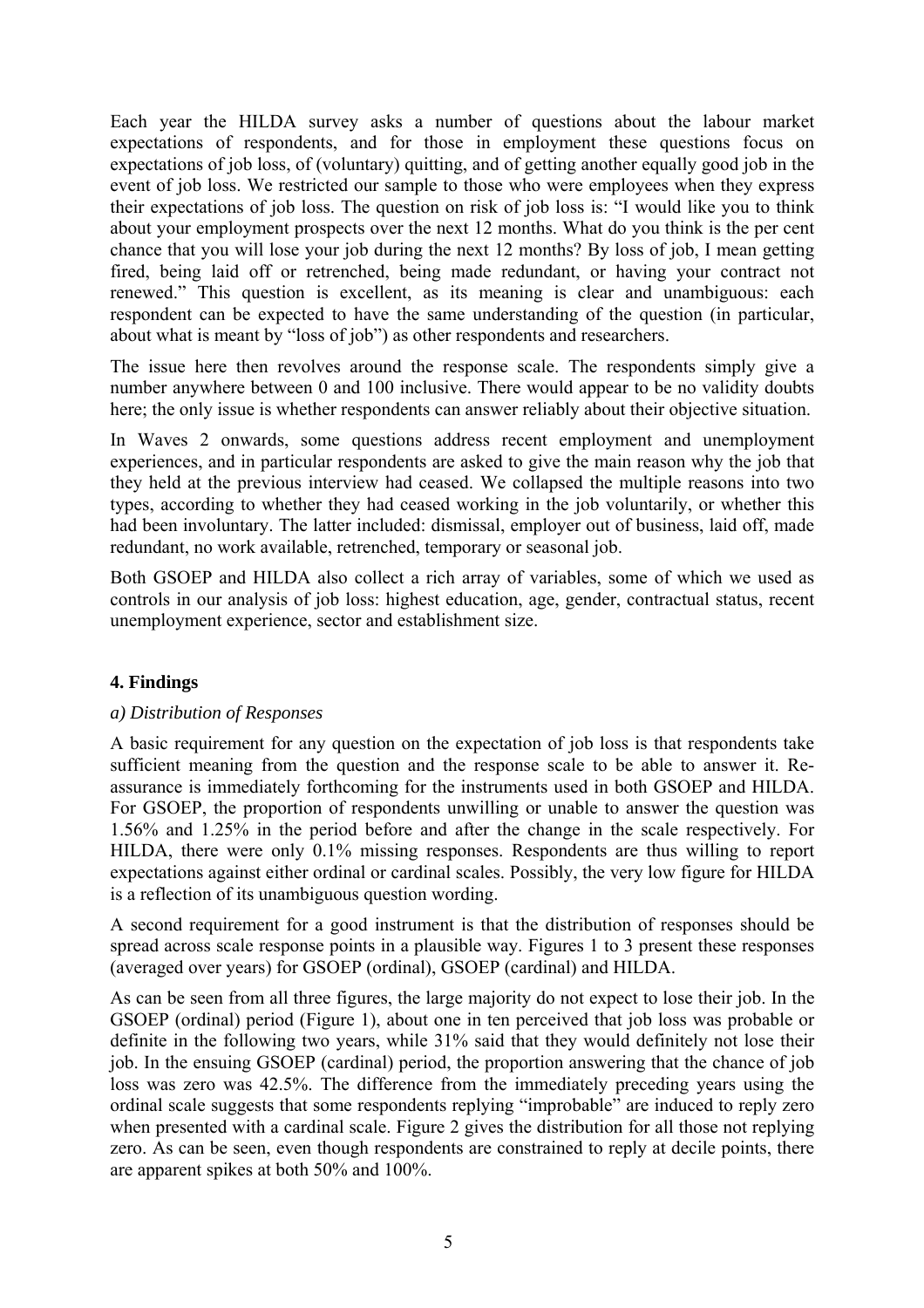Spikes in the distribution are yet more apparent in the HILDA distribution, where respondents could answer with any integer number 0 to 100. As many as 59.5% of respondents reported their job loss chances were 0%, and while there are some who reply with small percentages, overall few took the opportunity to respond between decile points. As with GSOEP, there are spikes at 50% and 100% (Figure 3). Although the cardinal scale elicits responses from almost everybody, the simplest explanation for these spikes is that respondents are unable or unwilling to make fine judgements about probabilities, and so cluster their replies at obvious places. Indeed, it is questionable whether those few who respond off decile points can really be that discerning.



**Figure 1: Expectations of Job Loss in Germany, 1994, 1996 and 1998, Ordinal Scale** 

**Figure 2: Expectations of Job Loss in Germany, 1999, 2001 and 2003, Cardinal Scale** 



### **Note:**

Histogram of job loss expectations for all with non-zero expectations; 42.5% of respondents assessed their probability of job loss in the next two years to be zero.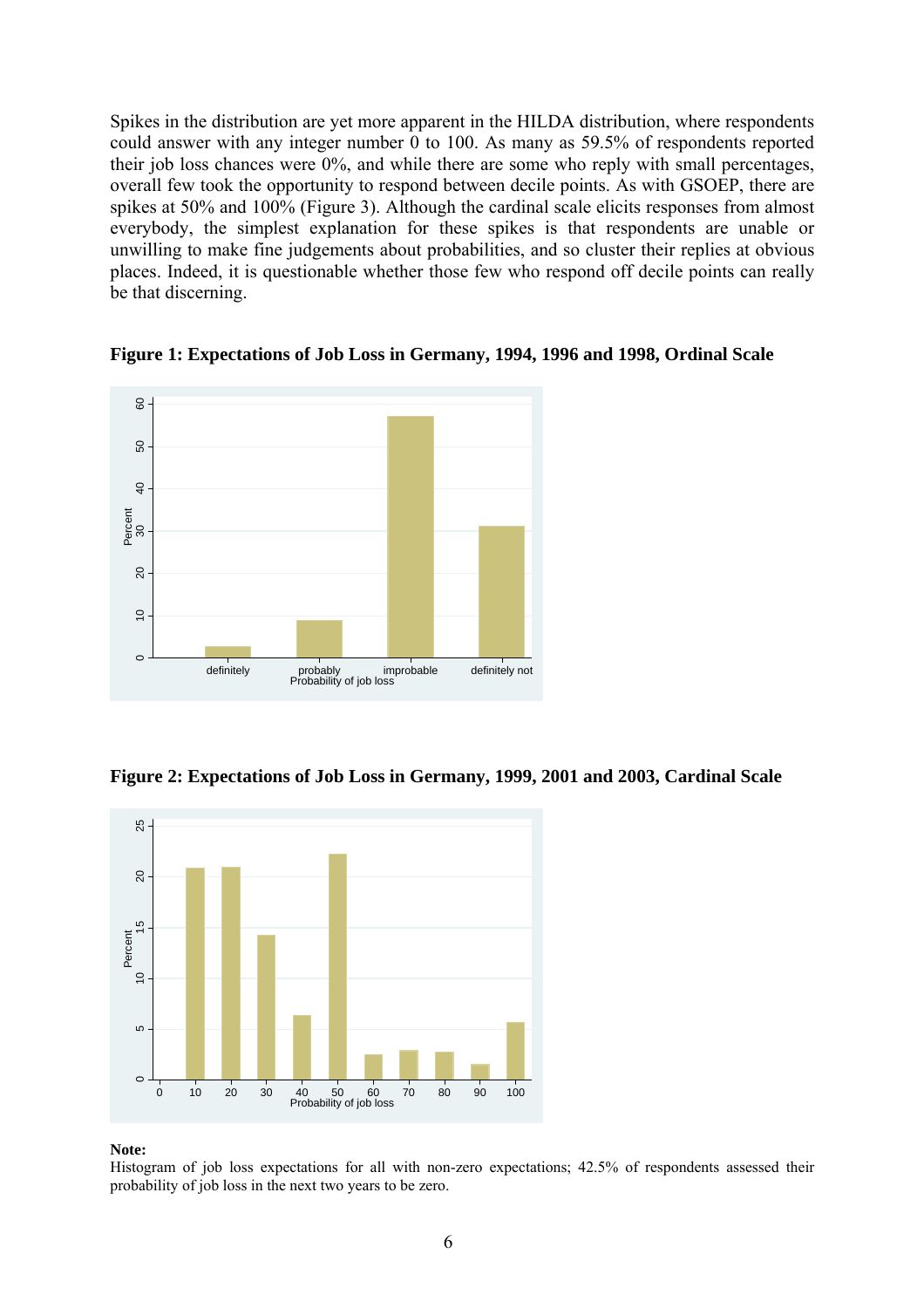

### **Figure 3: Expectations of Job Loss in Australia, 2000-2004, Cardinal Scale**

### **Note:**

Histogram of job loss expectations for all with non-zero expectations; 59.5% of respondents assessed their probability of job loss in the next year to be zero.

### *b) Perceptions and Realisations of Job Loss*

Next we investigate how closely respondents' expectations of job loss match the realisations of job loss. Tables 1 and 2 show this match for Germany and Australia respectively. We group respondents according to their perceptions of the risk of job loss – at their precise decile scale points for Germany, and in decile bands for Australia.

As can be seen, on average respondents in both Germany and Australia tend to overestimate the risk of job loss by a factor of approximately two. In Germany, the mean perceived probability of 2-year job loss in 1999 and 2001 was 20.5%, but the average realised incidence of job loss in the subsequent two years was 9.5%. Corresponding figures for the 1-year risk in Australia over 2001-2003 were 11.5% and 5.7%.

In fact, in both countries, the cardinal scales indicate that overestimation of risk occurs for all groups that envisage a non-zero risk of job loss. In contrast, those who report that there is no chance of losing their job are underestimating the risk to a small extent: for them, the incidence of job loss was 5.4% in Germany, and 3.5% in Australia.

The verbal ordinal scales also indicate overestimation of risk in Germany for those who perceive some risk: among those in the "definitely" category, the incidence of job loss was only 42%. This amount is quite close to the job loss incidence (46%) found for those answering 100% on the cardinal scale. Similarly, underestimation occurs at the no-risk end of the scale: job loss incidence was 4% among those in the "definitely not" category.

Despite this overestimation on average, there is a positive relationship between perceived job loss band and the subsequent incidence of job loss. In the case of Germany this relationship is monotonic, and for Australia it is nearly so. With few exceptions, being in a group that expects a higher chance of job loss is indeed linked with a higher incidence of job loss. We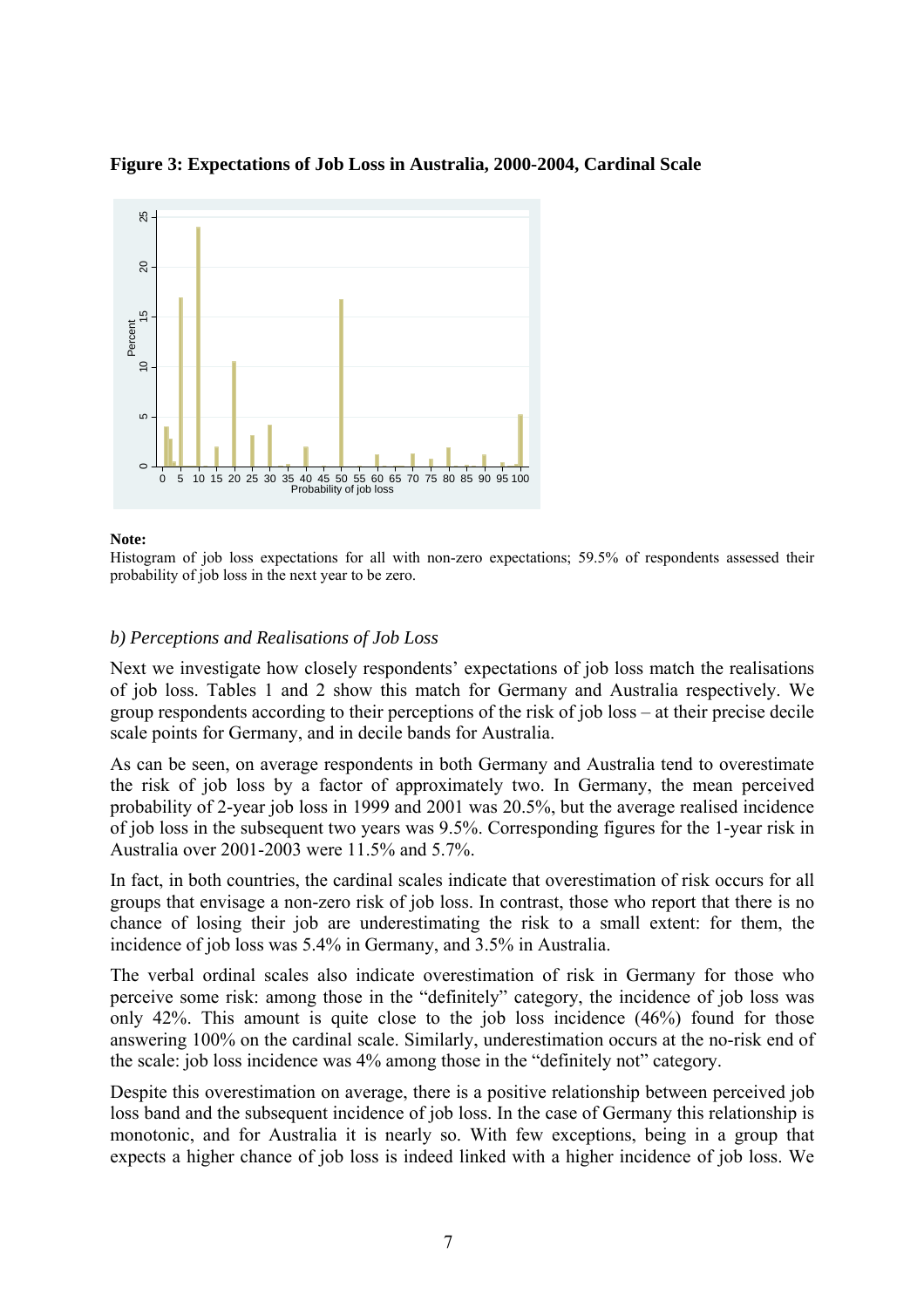take this finding as confirming that responses do convey useful information about employment prospects.

Figure 4 shows that the relationships between perception and realisation in Germany and Australia are quite similar. The  $45^\circ$  line denotes perfect prediction – that is when outcomes are the same as perceptions. In both countries the line runs below the  $45^\circ$  line for most of its length. It is also sloped less steeply. Both the finding of the presence of overestimation (together with underestimation at the no-risk end of the scale), and the finding of a monotonic (or near-monotonic) relationship between perception and realisation, make the pattern of responses from Germany and Australia similar to those in Britain and Canada.

Finally, note that the relationships shown in Figure 4 are non-linear at the top end of the scale in both countries. Stephens (2004) finds something similar for his sample of older Canadian men. This finding implies a shortcoming of the cardinal scale, since such a scale assumes that the marginal change in the probability of job loss is measured by changes in the number reported for the perceived probability. Yet it transpires that in Germany a change in perception from, say, 20% to 30% is matched by a 3 percentage point increase in the incidence of job loss; but a change from 90% to 100% is matched by a 22 percentage point increase in incidence of job loss. The same pattern of non-linearity holds for Australia, and in addition there is a break in the monotonic relationship around some off-spike points of the distribution.

It is possible that the observed overestimation could be due to strategic quitting, whereby those expecting to lose their job pre-empt this event by quitting voluntarily. If large numbers of respondents were doing this, the "true" proportion losing their job might come close to that expected. However, at least in the case of Australia this is not the case. Employees' quit rates are placed alongside the job loss groups in Table 2. Overall, about one in six employees quit in any year. As can be seen, there is only a weak relationship between job loss expectation and quitting. Another possibility is that many respondents were right to expect job loss, but were wrong in their estimation of how imminent it was. If the job loss were expected in one year but came, instead, within two years, the realisation of expectations might be seen as less far out. However, as Table 2 shows, again this possibility does not materialise: the job loss in the second year is not positively related to the bands for probability of job loss in one year. We thus conclude that overestimation of job loss is a genuine phenomenon.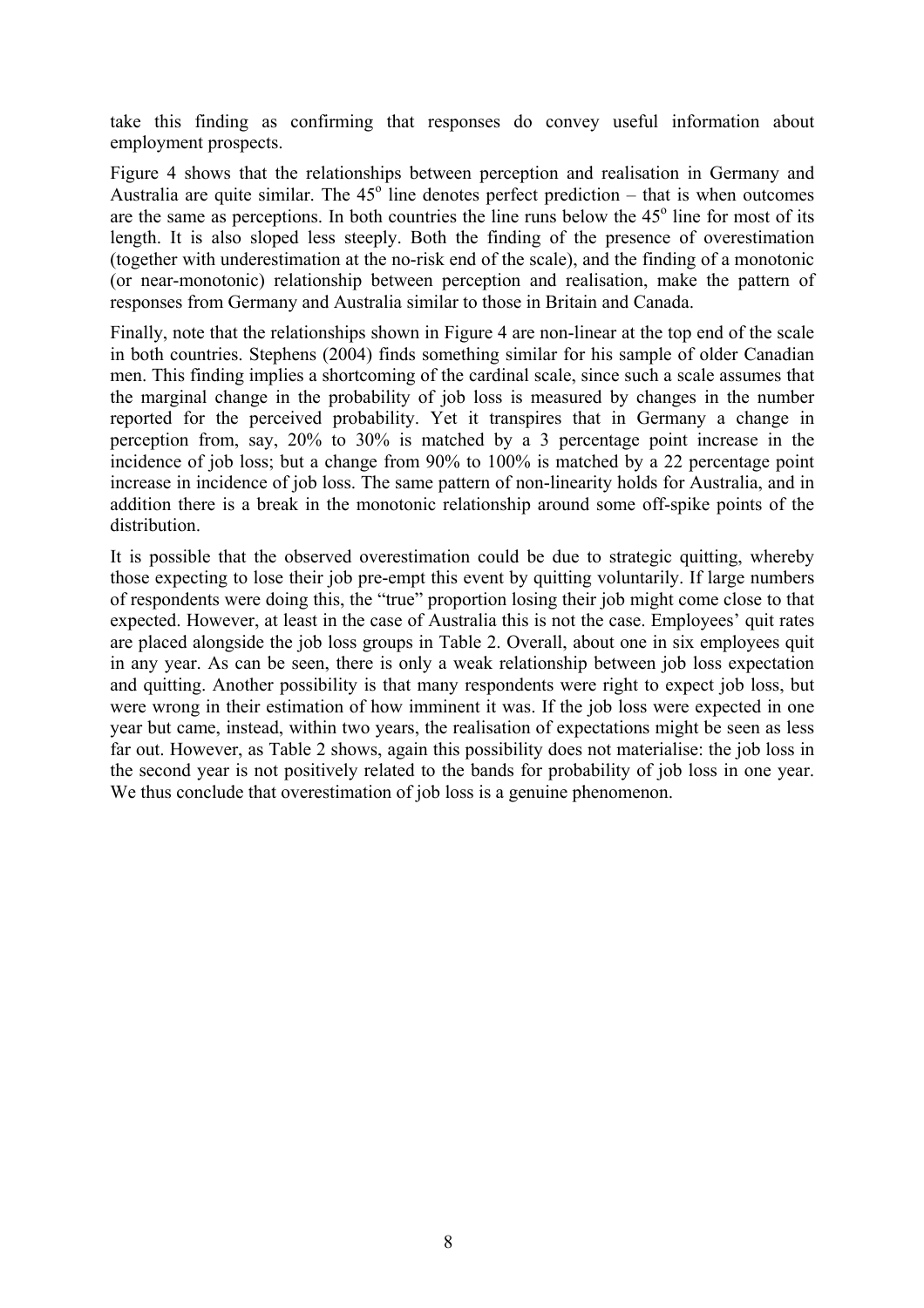| <b>Ordinal/category scale</b><br>(1994, 1996, and 1998) |               |                        | Cardinal/numerical scale $2$<br>$(1999 \text{ and } 2001)$ |      |                 |
|---------------------------------------------------------|---------------|------------------------|------------------------------------------------------------|------|-----------------|
| Perceived likelihood                                    |               | <b>Actual Job Loss</b> | Perceived likelihood                                       |      | Actual Job Loss |
| of job loss: $\frac{1}{2}$                              | $\frac{1}{2}$ | (s.e.)                 | of job loss: $\frac{1}{2}$                                 | $\%$ | (s.e.)          |
| Definitely Not                                          | 40            | (0.2)                  | $0\%$                                                      | 5.4  | (0.2)           |
| Probably Not                                            | 7.6           | (0.2)                  | 10%                                                        | 5.7  | (0.5)           |
| Probably                                                | 23.0          | (0.9)                  | 20%                                                        | 6.7  | (0.5)           |
| Definitely                                              | 42.4          | 2.0                    | 30%                                                        | 95   |                 |

| Table 1: Proportions of Employees Losing Their Job by Perceived Likelihood of Job |  |
|-----------------------------------------------------------------------------------|--|
| Loss in Germany                                                                   |  |

| $\textbf{Cardinal/numerical scale}^2$<br>$(1999 \text{ and } 2001)$ |        |                        |  |  |  |  |
|---------------------------------------------------------------------|--------|------------------------|--|--|--|--|
| Perceived likelihood                                                |        | <b>Actual Job Loss</b> |  |  |  |  |
| of job loss:                                                        | $(\%)$ | (s.e.)                 |  |  |  |  |
| $0\%$                                                               | 5.4    | (0.2)                  |  |  |  |  |
| 10%                                                                 | 5.7    | (0.5)                  |  |  |  |  |
| 20%                                                                 | 6.7    | (0.5)                  |  |  |  |  |
| 30%                                                                 | 9.5    | (0.7)                  |  |  |  |  |
| 40%                                                                 | 11.6   | (1.2)                  |  |  |  |  |
| 50%                                                                 | 15.8   | (0.8)                  |  |  |  |  |
| 60%                                                                 | 18.0   | (2.5)                  |  |  |  |  |
| 70%                                                                 | 19.9   | (2.4)                  |  |  |  |  |
| 80%                                                                 | 20.7   | (2.5)                  |  |  |  |  |
| 90%                                                                 | 24.3   | (3.6)                  |  |  |  |  |
| 100%                                                                | 46.1   | (1.9)                  |  |  |  |  |

## **Notes:**

- 1. Time frame for perceived likelihood of job loss question and actual job loss experienced is two years for both ordinal (category) and cardinal (numerical) scales.
- 2. Respondents give the perceived likelihood of job loss on a discrete 0 to 100 scale at decile intervals, and are told that 0 means certain not to happen, while 100 means certain to happen.
- 3. Standard errors (s.e.) are in parentheses.

| Ordinal scale (1994, 1996 and 1998):          |              |
|-----------------------------------------------|--------------|
| Mean (s.e.) proportion experiencing job loss: | 0.088(0.002) |
| Number of observations:                       | 22,507       |
| Cardinal scale (1999 and 2001):               |              |
| Mean (s.e.) proportion experiencing job loss: | 0.095(0.002) |
| Mean (s.e.) perceived likelihood of job loss: | 0.205(0.002) |
| Number of observations:                       | 19,747       |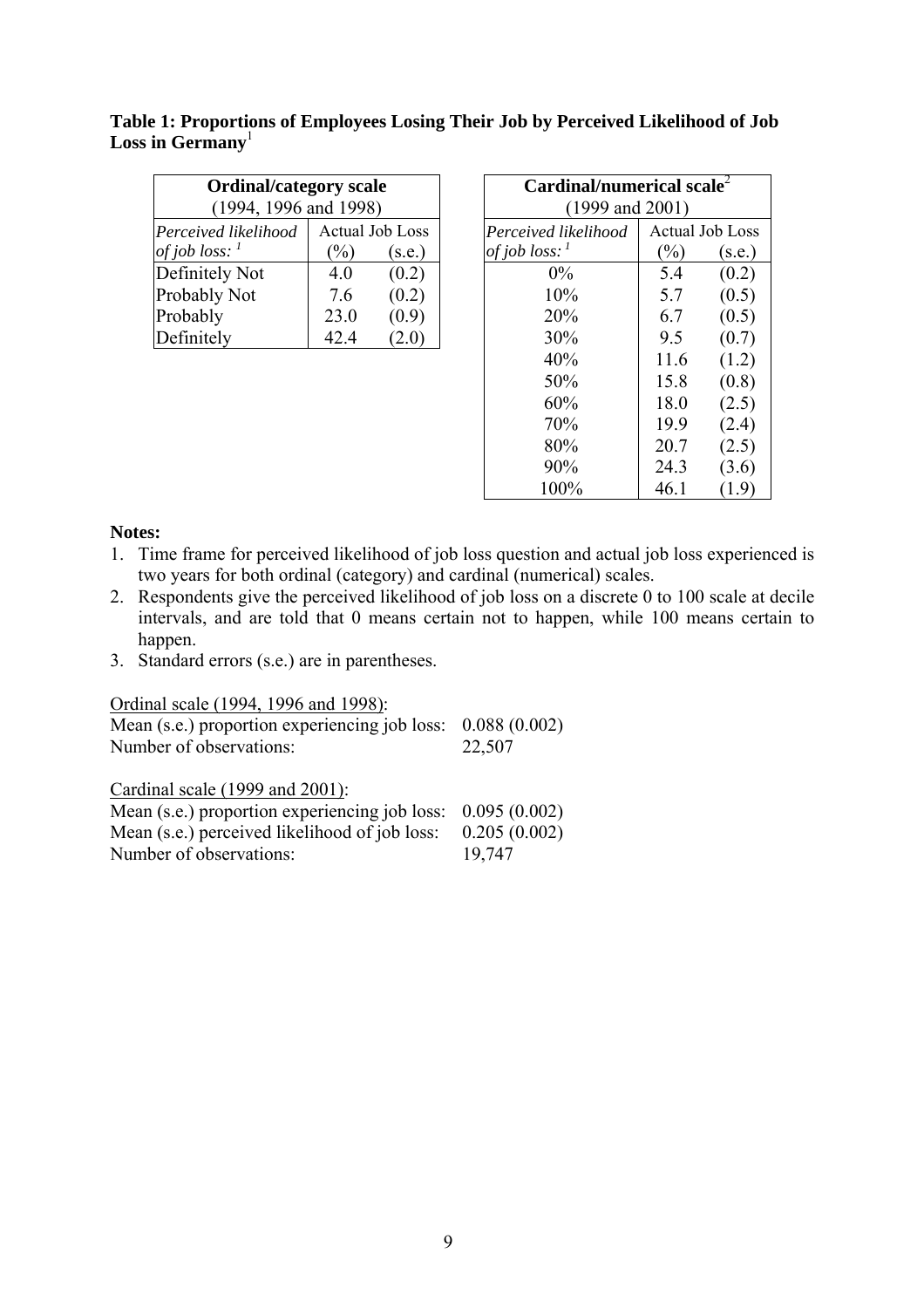**Table 2: Proportions of Employees Losing Their Job and Quitting, by Perceived Likelihood of Job Loss and Quitting in Australia, 2001-2003**<sup>1</sup>

|                      |      |                              |               | Job loss in |                            |        |
|----------------------|------|------------------------------|---------------|-------------|----------------------------|--------|
| Perceived likelihood |      | Actual Job Loss <sup>1</sup> |               | second year |                            | Quit   |
| of job $loss$ :      | $\%$ | (s.e.)                       | $\frac{1}{2}$ | (s.e.)      | $\left(\frac{0}{0}\right)$ | (s.e.) |
| $0\%$                | 3.5  | (0.2)                        | 1.4           | (0.1)       | 15.6                       | (0.4)  |
| 1 to $10\%$          | 3.8  | (0.3)                        | 1.6           | (0.2)       | 15.9                       | (0.6)  |
| 11 to $20\%$         | 7.8  | (0.9)                        | 2.9           | (0.6)       | 17.6                       | (1.3)  |
| 21 to $30\%$         | 9.2  | (1.3)                        | 1.6           | (0.6)       | 19.8                       | (1.8)  |
| 31 to $40\%$         | 9.5  | (2.4)                        | 2.3           | (1.2)       | 25.3                       | (3.6)  |
| 41 to $50\%$         | 12.3 | (1.0)                        | 2.5           | (0.5)       | 18.9                       | (1.2)  |
| 51 to $60\%$         | 8.6  | (2.9)                        | 7.0           | (2.6)       | 25.2                       | (4.4)  |
| 61 to $70\%$         | 20.8 | (4.0)                        | 0.0           | (0.0)       | 24.4                       | (4.3)  |
| 71 to $80\%$         | 17.8 | (2.8)                        | 1.3           | (0.8)       | 16.0                       | (2.7)  |
| 81 to 90%            | 16.0 | (4.0)                        | 1.0           | (1.1)       | 23.6                       | (4.6)  |
| 91 to 100%           | 34.4 | (2.4)                        | 3.1           | (0.9)       | 19.9                       | (2.0)  |

## **Notes:**

- 1. Time frame for perceived likelihood of job loss question and actual job loss experienced is one year.
- 2. Standard errors (s.e.) are in parentheses.

| Mean (s.e.) proportion experiencing job loss: $0.057(0.002)$ |        |
|--------------------------------------------------------------|--------|
| Mean (s.e.) perceived likelihood job of loss: $0.115(0.002)$ |        |
| Number of observations:                                      | 16,922 |

**Figure 4: Perceived and actual probability of job loss** 

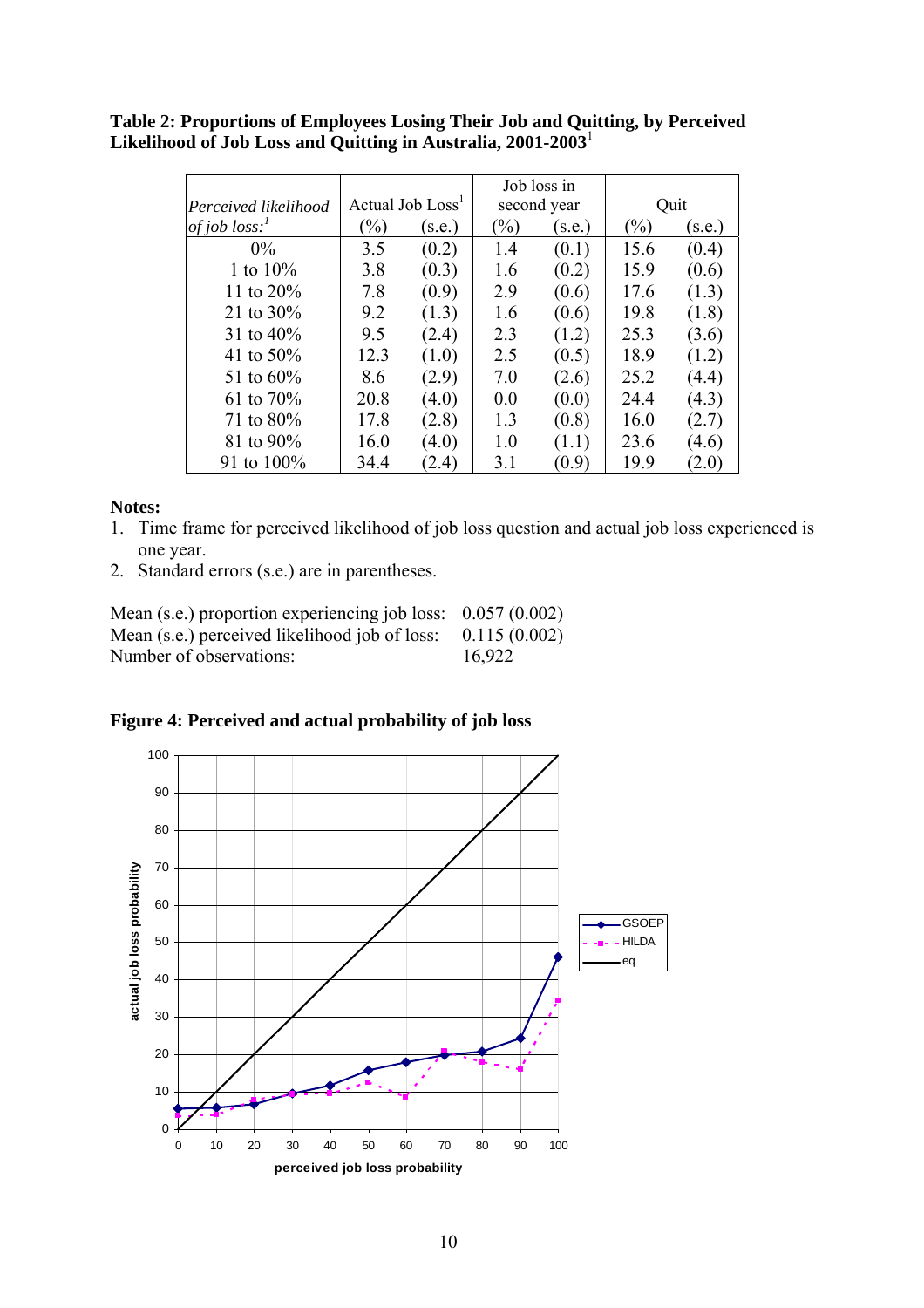## *c) Predicting job loss*

 $\overline{a}$ 

We now turn to examine the degree to which individuals' perceptions of the probability of job loss are useful predictors of subsequent job loss outcomes. Tables 3 and 4 contain the findings for Germany for the ordinal and cardinal perceptions of job loss scales respectively, while Table 5 reports the results for Australia. Given the binary nature of the dependent variable ('job loss'), logit regression coefficients are reported in all cases.

In Table 3, individuals' responses using the ordinal response scale for the fear of job loss recorded in 1994, 1996 and 1998 are correlated with the actual job loss outturns over the subsequent two years. The omitted category of individuals' perceptions of job loss is 'Definitely not'. Three different estimators are presented in columns (1), (2) and (3) – pooled logit, random effects logit and (conditional) fixed effects logit estimates respectively. Columns (4), (5) and (6) include a number of additional control variables which may also impact upon individuals' probability of losing their job. These are gender, a quadratic in age, whether the individual is a graduate (or equivalent), whether they work in the private sector, or in a large establishment and, finally, whether they have had an unemployment spell in the previous year.

As can be seen from column (1), individuals' fear of job loss is strongly and significantly correlated with their subsequent job loss propensity. The strongly monotonic increasing relationship between perceptions of job loss and job loss probability seen in the raw data in Table 1 is replicated in these logit estimates. This finding is consistent with those in Campbell et al. (forthcoming, 2007) for the UK and Stephens (2004) for Canada. It is also evident in column (2) where the random effects specification takes into account the fact that there are repeated observations on the same individuals. In both Campbell et al (forthcoming, 2007) and Stephens (2004), and in Columns (1) and (2) of Table 3, it remains possible that unobserved factors are affecting both the incidence of job loss, and the perceptions of the risk of job loss. If that were the case, the estimated coefficients would be biased, so one could not be sure that the perceptions themselves were predicting the future outcomes. One way to mitigate this problem is to estimate a (conditional) fixed effects logit, as reported in Column (3).The coefficient estimates are somewhat reduced,<sup>6</sup> compared to those in Columns (1) or (2), but nevertheless remain highly significant and monotonically increasing across the ordinally ranked scale point descriptors.

A further step is to condition explicitly for other observable predictors of job loss. Columns (4) presents pooled logit estimates including the control variables. The coefficients on these control variables indicate that women are less likely to lose their jobs while the relationship between job loss and age shows a U-shape, with the probability declining until about age 45 years, and then increasing again. Individuals who are more highly educated, work in the public sector and/or in large establishments are all less likely to lose their jobs. Finally, those who have been unemployed in the last year are more likely to lose their job once more, usually attributable to scarring. However, despite the inclusion of these statistically significant determinants of the probability of job loss, the perceived probability of job loss continues to

<span id="page-12-0"></span> $6$  Strictly speaking, the coefficients in the separate columns (1) to (6) cannot be directly compared without a normalisation to take account of the fact that the variance of the underlying latent variable will be different between the columns, and this will in turn affect the magnitudes of the estimated coefficients (Long, 1997, Winship and Mare, 1984). However, the difference in variance is very marginal, for either with and without control variables, and before and after the change from the ordinal to the cardinal scale as presented in Table 4. Hence we do not implement this normalisation here.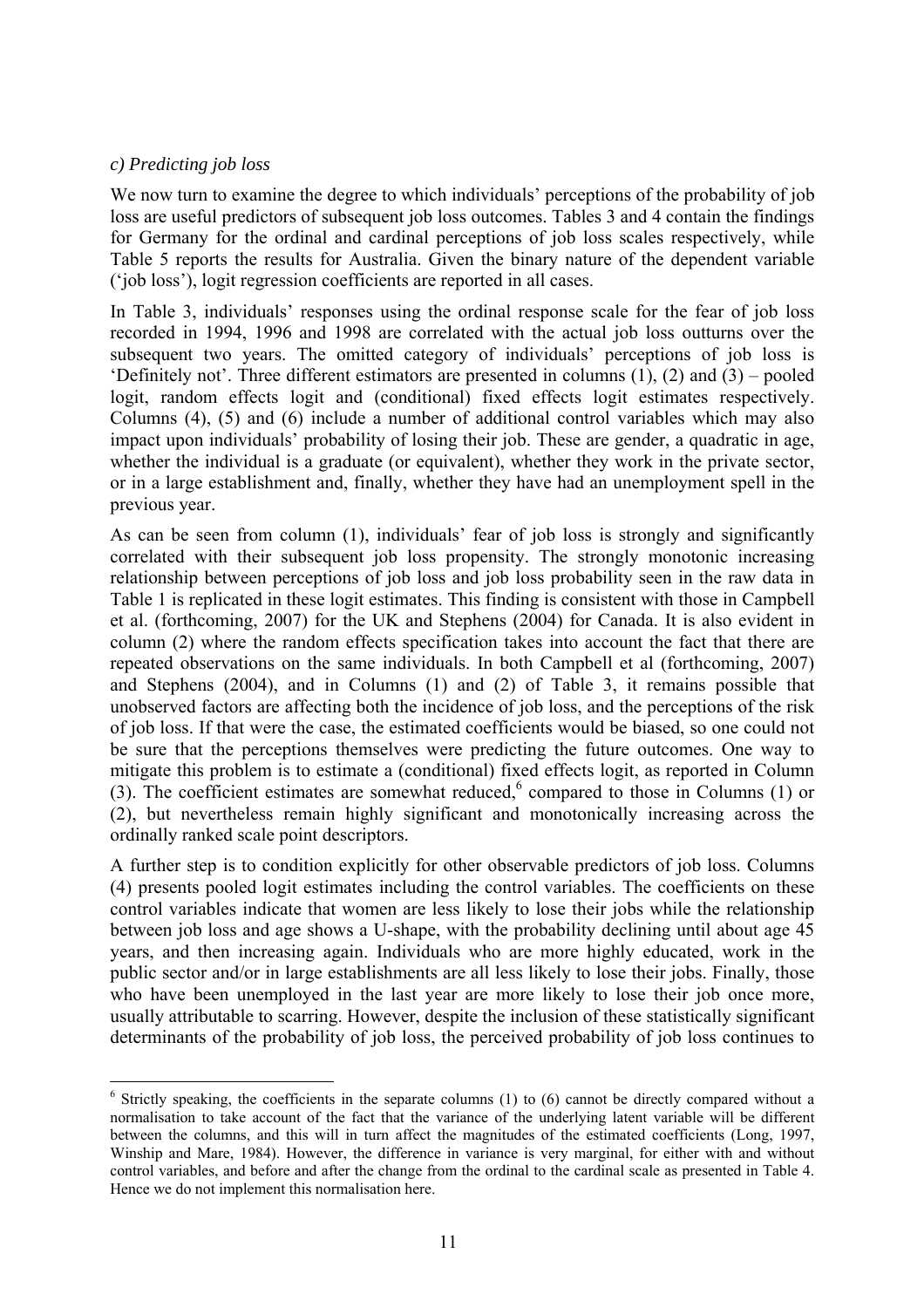be a statistically significant determinant of job loss outcomes. Indeed, the coefficients are little changed from the specifications which do not include these controls. The same is true for columns (5) and (6) which present the random effects logit and (conditional) fixed effects logit estimates including controls.<sup>[7](#page-13-0)</sup> Thus the perceptions data do appear to contain private information about job loss risk that is not revealed by observed conventional indicators of job loss risk.

Tables 4a and 5a, for Germany and Australia respectively, have a similar format to Table 3, with the sole difference that they report the results obtained using the cardinal scale responses for the fear of job loss. Once again, individuals' perceptions of their likelihood of losing their job are strongly and significantly correlated with the probability that they actually do subsequently lose their job; and this conclusion holds for the fixed effects estimations in both countries. The estimated impacts of the control variables follow the same pattern in the two countries, which is the same as that shown in Table 3 for Germany prior to 1999.

In both Tables 4a and 5a it is assumed that the perceptions enter into the prediction of job loss outcomes in a linear manner. However, this assumption, which is implicit in the use of the cardinal probability scale, was called into question earlier in respect of the raw data summarised in Tables 1 and 2. To test the assumption explicitly, Tables 4b and 5b report the results when the perceptions of job loss is included in discrete decile categories, rather that being treated as a continuous variable. The excluded category is a perception of 0% job loss probability. The coefficients can be seen to replicate the pattern in the raw data reported in Tables 1 and 2 above. When compared against the parsimonious specifications used in Tables 4a and 5a which treat the responses as a continuous response scale, the AIC favours the discrete treatment of perceptions while the BIC prefers the more parsimonious continuous variable - a consequence of BIC penalising the extra regressors much more heavily that AIC.<sup>[8](#page-13-1)</sup> However, the coefficient estimates re-confirm the finding of a non-linearity in the relationship between perceptions and realisations. Linearity would imply a constant marginal association between successive points on the perception scale and the realisation probability. Yet, for Germany this marginal association is greater at the top end of the scale than elsewhere on the scale, for example, between 20% and 30% the predicted probability of job loss rises by 2.8 percentage points (pooled estimates); while between 90% and 100% the predicted probability rises by 21.8 percentage points. For Australia, the marginal association is also high at the top of the scale, and in addition it fluctuates along the scale, especially in the fixed effects estimates. Notably, the point estimate of the marginal association is negative (though not significant) when moving between the 41-50% band and the 51-60% band. This finding calls into question whether the apparently fine judgement exercised by those who responded with expectations in the 51-60% range is a reliable guide to the probability of job loss in that range.

 $\overline{a}$ 

<span id="page-13-0"></span> $<sup>7</sup>$  The coefficient on recent unemployment reverses its sign in the fixed-effects specification. This may be due to</sup> dynamic effects of unemployment scarring, or to a selection-bias effect.

<span id="page-13-1"></span><sup>&</sup>lt;sup>8</sup> These information criteria are defined as:  $AIC = -2ll + 2k$ ;  $BIC = -2ll + klnN$ .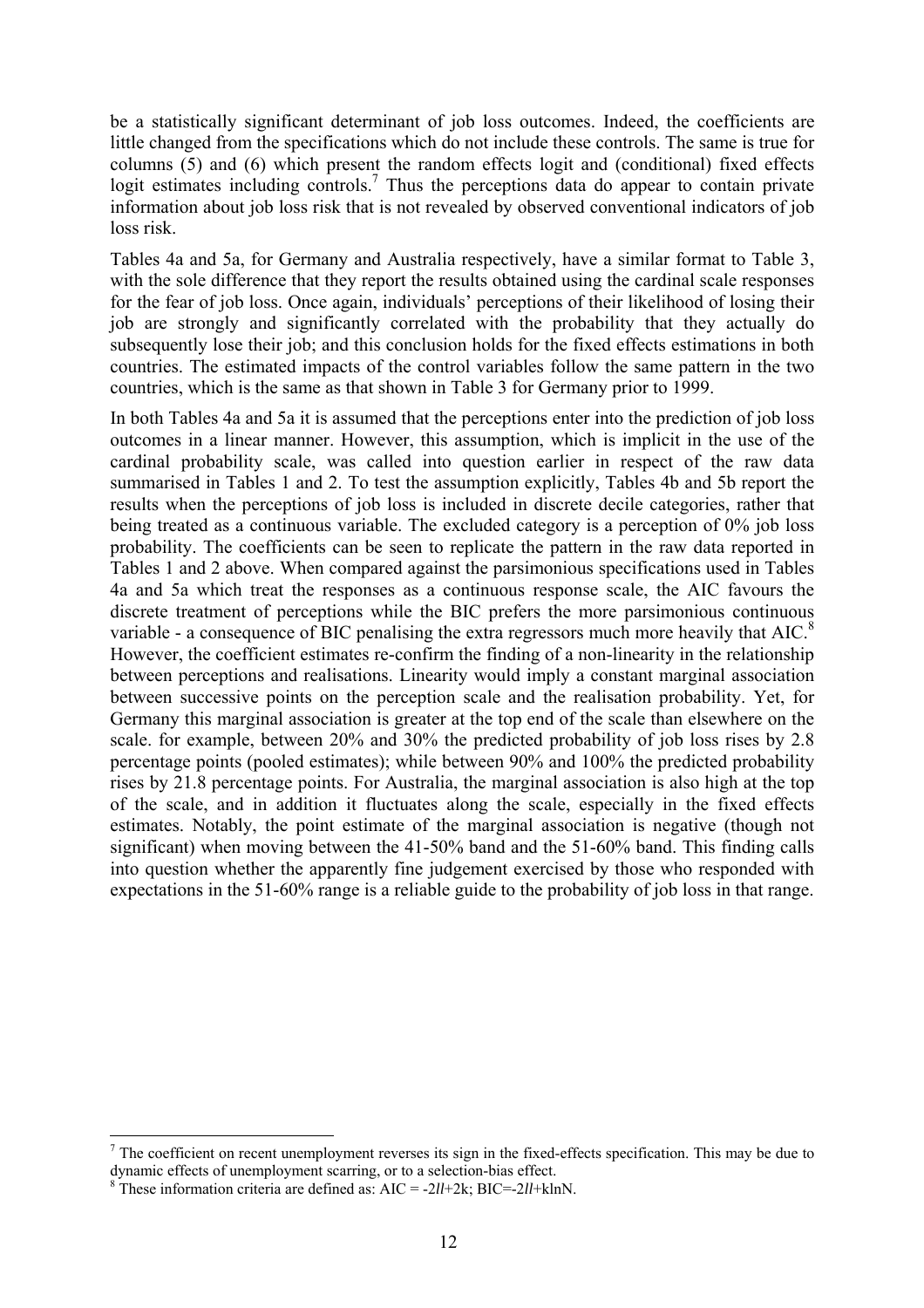|                    | (1)           | (2)           | (3)                          | (4)           | (5)           | (6)               |
|--------------------|---------------|---------------|------------------------------|---------------|---------------|-------------------|
| Estimator:         | Pooled        | <b>RE</b>     | <b>FE</b>                    | Pooled        | <b>RE</b>     | FE                |
| Perceived prob     |               |               |                              |               |               |                   |
| of job loss:       |               |               |                              |               |               |                   |
| Definitely         | 2.875         | 3.168         | 2.181                        | 2.760         | 2.862         | 2.275             |
|                    | $(0.101)$ *** | $(0.119)$ *** | $(0.221)$ ***                | $(0.106)$ *** | $(0.111)$ *** | $(0.228)$ ***     |
| Probably           | 1.974         | 2.116         | 1.136                        | 1.811         | 1.861         | 1.140             |
|                    | $(0.081)$ *** | $(0.090)$ *** | $(0.159)$ ***                | $(0.083)$ *** | $(0.086)$ *** | $(0.163)$ ***     |
| Improbable         | 0.690         | 0.725         | 0.301                        | 0.618         | 0.629         | 0.311             |
|                    | $(0.069)$ *** | $(0.074)$ *** | $(0.123)$ **                 | $(0.071)$ *** | $(0.072)$ *** | $(0.127)$ **      |
| Controls:          |               |               |                              |               |               |                   |
| Gender female      |               |               |                              | $-0.141$      | $-0.144$      |                   |
|                    |               |               |                              | $(0.051)$ *** | $(0.054)$ *** |                   |
| Age                |               |               |                              | $-0.044$      | $-0.047$      | $-0.026$          |
|                    |               |               |                              | $(0.013)$ *** | $(0.014)$ *** | (0.078)           |
| Age squared        |               |               | $\qquad \qquad \blacksquare$ | 0.488         | 0.518         | 1.625             |
| /1000              |               |               |                              | $(0.167)$ *** | $(0.175)$ *** | $(0.988)*$        |
| Graduate or        |               |               |                              | $-0.169$      | $-0.178$      | $-0.480$          |
| equivalent         |               |               |                              | $(0.064)$ *** | $(0.066)$ *** | (0.417)           |
| Unemployment       |               |               |                              | 1.052         | 1.032         | $-0.879$          |
| spell in last year |               |               |                              | $(0.070)$ *** | $(0.074)$ *** | $(0.127)$ ***     |
| Private sector     |               |               |                              | 0.471         | 0.488         | 0.103             |
|                    |               |               |                              | $(0.071)$ *** | $(0.074)$ *** | (0.177)           |
| Large              |               |               |                              | $-0.537$      | $-0.550$      | $-0.154$          |
| establishment      |               |               |                              | $(0.056)$ *** | $(0.058)$ *** | (0.128)           |
| Constant           | $-3.182$      | $-3.571$      | $\overline{\phantom{0}}$     | $-2.411$      | $-2.484$      |                   |
|                    | $(0.061)$ *** | $(0.071)$ *** |                              | $(0.258)$ *** | $(0.269)$ *** |                   |
| Observations       | 22,507        | 22,507        | 2,886                        | 22,507        | 22,507        | 2,886             |
| Individuals        |               | 10,901        | 1,143                        |               | 10,901        | 1,143             |
| Hausman test       |               |               | $\chi^2(3)=60.8$             |               |               | $\chi^2(9)=415.1$ |
| Log likelihood     | $-6159.6$     | $-6107.9$     | $-949.7$                     | $-5917.5$     | $-5907.2$     | $-915.0$          |

# **Table 3: Predicting Job Loss in Germany, using Ordinal Response Scale for Job Loss Expectations**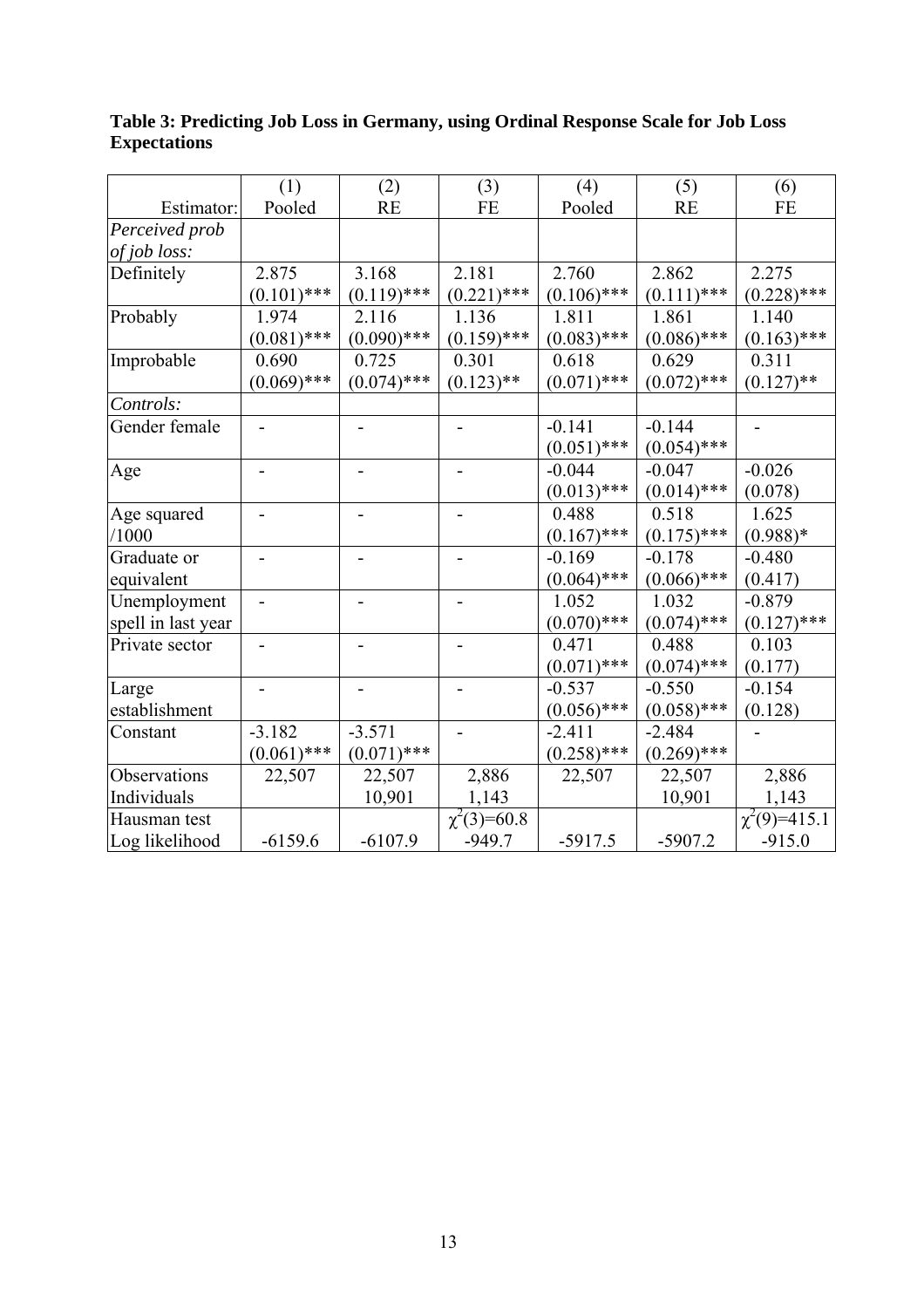## **Notes to Table 3:**

- 1. The base category for the perceived probability of job loss is 'Definitely not'.
- 2. These are logit estimates in each column. The Hausman test reported at the bottom of column (3) and column (6) rejects RE over FE in both cases.
- 3. Coefficients estimated to be statistically significantly different from zero are denoted \*, \*\* and \*\*\* for 10%, 5% and 1% respectively.

|                           | Table 4a: Predicting Job Loss in Germany, using Continuous Cardinal Response Scale |
|---------------------------|------------------------------------------------------------------------------------|
| for Job Loss Expectations |                                                                                    |

|                     | (1)           | (2)           | (3)              | (4)           | (5)           | (6)               |
|---------------------|---------------|---------------|------------------|---------------|---------------|-------------------|
| Estimator:          | Pooled        | <b>RE</b>     | FE               | Pooled        | <b>RE</b>     | FE                |
| Perceived prob      | 0.025         | 0.027         | 0.016            | 0.023         | 0.023         | 0.018             |
| of job loss $(\% )$ | $(0.001)$ *** | $(0.001)$ *** | $(0.002)$ ***    | $(0.001)$ *** | $(0.001)$ *** | $(0.002)$ ***     |
| Controls:           |               |               |                  |               |               |                   |
| Gender female       |               |               |                  | $-0.079$      | $-0.078$      |                   |
|                     |               |               |                  | (0.052)       | (0.054)       |                   |
| Age                 |               |               |                  | $-0.106$      | $-0.110$      | $-0.138$          |
|                     |               |               |                  | $(0.012)$ *** | $(0.013)$ *** | (0.149)           |
| Age squared         |               |               |                  | 1.158         | 1.205         | 6.307             |
| /1000               |               |               |                  | $(0.152)$ *** | $(0.158)$ *** | $(1.951)$ ***     |
| Graduate or         |               |               |                  | $-0.102$      | $-0.107$      | 0.010             |
| equivalent          |               |               |                  | $(0.064)*$    | $(0.066)*$    | (0.277)           |
| Unemployment        |               |               |                  | 1.028         | 1.042         | $-1.277$          |
| spell in last year  |               |               |                  | $(0.072)$ *** | $(0.076)$ *** | $(0.209)$ ***     |
| Private sector      |               |               |                  | 0.463         | 0.479         | $-0.017$          |
|                     |               |               |                  | $(0.076)$ *** | $(0.079)$ *** | (0.316)           |
| Large               |               |               |                  | $-0.547$      | $-0.564$      | $-0.349$          |
| establishment       |               |               |                  | $(0.061)$ *** | $(0.063)$ *** | $(0.202)$ **      |
| Constant            | $-2.967$      | $-3.222$      |                  | $-0.967$      | $-1.007$      |                   |
|                     | $(0.037)$ *** | $(0.046)$ *** |                  | $(0.241)$ *** | $(0.250)$ *** |                   |
| Observations        | 19,747        | 19,747        | 1,330            | 19,747        | 19,747        | 1,330             |
| Individuals         |               | 13,816        | 665              |               | 13,816        | 665               |
| Hausman test        |               |               | $\chi^2(1)=29.1$ |               |               | $\chi^2(7)=210.7$ |
| Log likelihood      | $-5701.9$     | $-5681.3$     | $-429.9$         | $-5443.4$     | $-5436.5$     | $-377.6$          |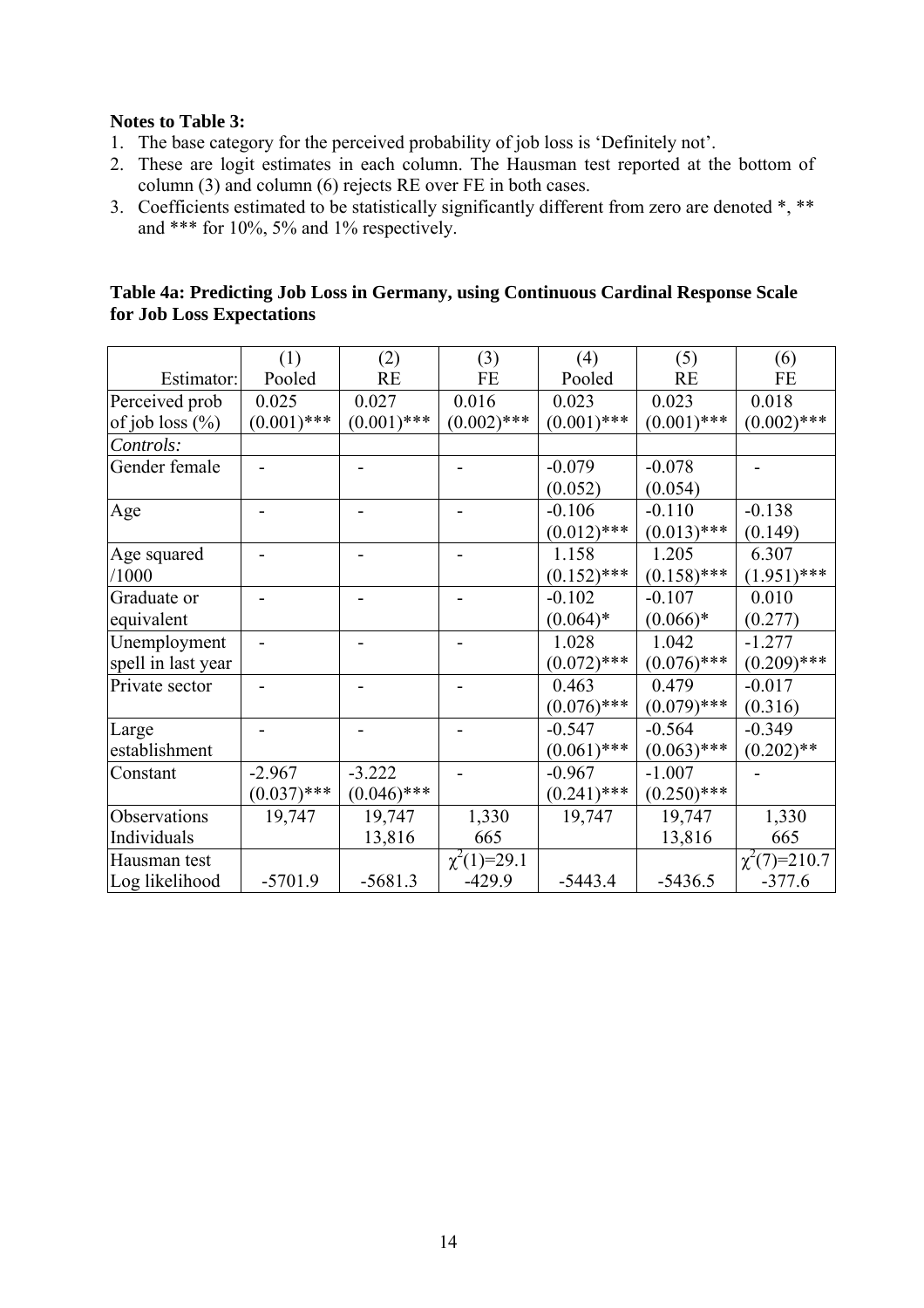|                      | (1)           | (2)           | (3)                      | (4)           | (5)           | (6)                |
|----------------------|---------------|---------------|--------------------------|---------------|---------------|--------------------|
| Estimator:           | Pooled        | <b>RE</b>     | <b>FE</b>                | Pooled        | <b>RE</b>     | <b>FE</b>          |
| Perceived prob of    |               |               |                          |               |               |                    |
| job loss (ref zero): |               |               |                          |               |               |                    |
| 10%                  | 0.048         | 0.050         | $-0.143$                 | $-0.005$      | $-0.005$      | $-0.141$           |
|                      | (0.100)       | (0.103)       | (0.240)                  | (0.101)       | (0.103)       | (0.263)            |
| 20%                  | 0.213         | 0.222         | 0.006                    | 0.167         | 0.170         | 0.086              |
|                      | $(0.094)$ **  | $(0.098)$ **  | (0.222)                  | $(0.096)*$    | $(0.098)$ **  | (0.244)            |
| 30%                  | 0.592         | 0.621         | 0.274                    | 0.512         | 0.522         | 0.270              |
|                      | $(0.098)$ *** | $(0.104)$ *** | (0.232)                  | $(0.100)$ *** | $(0.103)$ *** | (0.251)            |
| 40%                  | 0.844         | 0.889         | 0.418                    | 0.658         | 0.679         | 0.484              |
|                      | $(0.126)$ *** | $(0.134)$ *** | (0.331)                  | $(0.129)$ *** | $(0.133)$ *** | (0.359)            |
| 50%                  | 1.177         | 1.234         | 0.286                    | 0.976         | 1.000         | 0.371              |
|                      | $(0.074)$ *** | $(0.079)$ *** | (0.194)                  | $(0.076)$ *** | $(0.078)$ *** | $(0.214)^*$        |
| 60%                  | 1.328         | 1.404         | 0.893                    | 1.157         | 1.192         | 1.040              |
|                      | $(0.173)$ *** | $(0.187)$ *** | $(0.464)$ **             | $(0.177)$ *** | $(0.184)$ *** | $(0.509)$ **       |
| 70%                  | 1.457         | 1.524         | 0.150                    | 1.226         | 1.254         | 0.185              |
|                      | $(0.155)$ *** | $(0.169)$ *** | (0.351)                  | $(0.161)$ *** | $(0.167)$ *** | (0.397)            |
| 80%                  | 1.493         | 1.576         | 1.070                    | 1.318         | 1.359         | 1.154              |
|                      | $(0.158)$ *** | $(0.173)$ *** | $(0.499)**$              | $(0.163)$ *** | $(0.170)$ *** | $(0.562)$ **       |
| 90%                  | 1.716         | 1.810         | 0.972                    | 1.650         | 1.699         | 1.015              |
|                      | $(0.200)$ *** | $(0.220)$ *** | $(0.431)$ **             | $(0.205)$ *** | $(0.214)$ *** | $(0.452)$ **       |
| 100%                 | 2.696         | 2.914         | 2.391                    | 2.415         | 2.514         | 2.589              |
|                      | $(0.090)$ *** | $(0.101)$ *** | $(0.367)$ ***            | $(0.094)$ *** | $(0.100)$ *** | $(0.384)$ ***      |
| Controls:            |               |               |                          |               |               |                    |
| Gender female        |               |               |                          | $-0.086$      | $-0.085$      |                    |
|                      |               |               |                          | $(0.053)*$    | (0.054)       |                    |
| Age                  |               |               |                          | $-0.098$      | $-0.102$      | $-0.110$           |
|                      |               |               |                          | $(0.012)$ *** | $(0.013)$ *** | (0.151)            |
| Age squared          |               |               |                          | 1.051         | 1.091         | 5.966              |
| /1000                |               |               |                          | $(0.154)$ *** | $(0.160)$ *** | $(1.979)$ ***      |
| Graduate or          |               |               |                          | $-0.093$      | $-0.098$      | $-0.040$           |
| equivalent           |               |               |                          | (0.064)       | (0.066)       | (0.282)            |
| Unemployment         |               |               |                          | 1.015         | 1.028         | $-1.287$           |
| spell in last year   |               |               |                          | $(0.073)$ *** | $(0.076)$ *** | $(0.214)$ ***      |
| Private sector       |               |               |                          | 0.509         | 0.529         | $-0.006$           |
|                      |               |               |                          | $(0.078)$ *** | $(0.080)$ *** | (0.320)            |
| Large                |               |               | $\overline{\phantom{0}}$ | $-0.539$      | $-0.555$      | $-0.352$           |
| establishment        |               |               |                          | $(0.061)$ *** | $(0.063)$ *** | $(0.208)*$         |
| Constant             | $-2.852$      | $-3.099$      |                          | $-0.992$      | $-1.039$      |                    |
|                      | $(0.047)$ *** | $(0.054)$ *** |                          | $(0.243)$ *** | $(0.253)$ *** |                    |
| Observations         | 19,747        | 19,747        | 1,330                    | 19,747        | 19,747        | 1,330              |
| Individuals          |               | 13,816        | 665                      |               | 13,816        | 665                |
| Hausman test         |               |               | $\chi^2(10)=44.1$        |               |               | $\chi^2(16)=206.0$ |
| Log likelihood       | $-5680.9$     | $-5658.8$     | $-417.2$                 | $-5426.0$     | $-5418.3$     | $-366.3$           |
|                      |               |               |                          |               |               |                    |

## **Table 4b: Predicting Job Loss in Germany, using Discrete Cardinal Response Scale for Job Loss Expectations**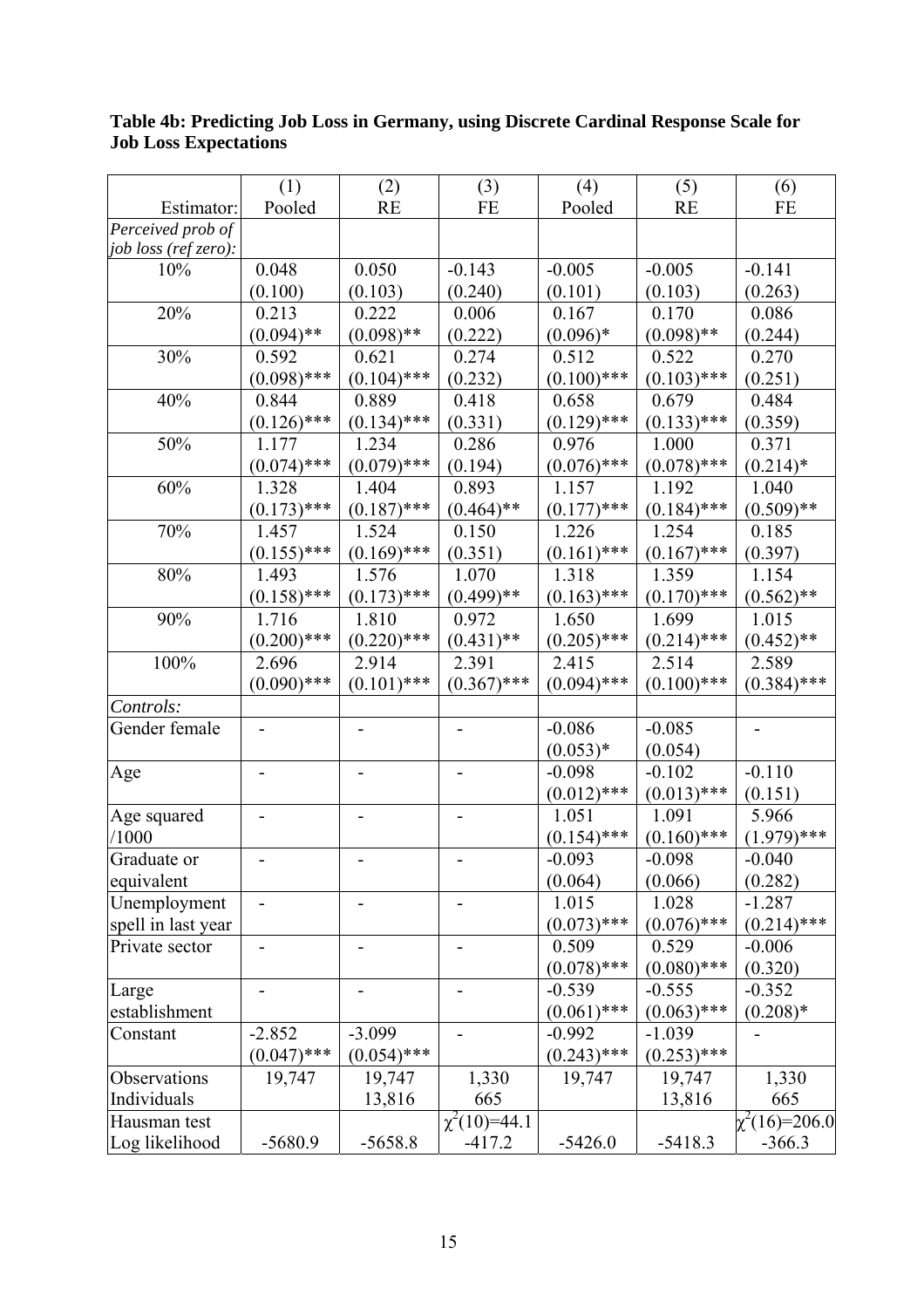### **Notes to Table 4:**

- 1. These are logit estimates in each column. The Hausman test reported at the bottom of column (3) and column (6) rejects RE over FE in both cases.
- 2. Coefficients estimated to be statistically significantly different from zero are denoted  $*, **$ and \*\*\* for 10%, 5% and 1% respectively.

|                     | (1)           | (2)           | (3)                         | (4)           | (5)           | (6)                         |
|---------------------|---------------|---------------|-----------------------------|---------------|---------------|-----------------------------|
| Estimator:          | Pooled        | RE            | <b>FE</b>                   | Pooled        | RE            | <b>FE</b>                   |
| Perceived prob      | 0.027         | 0.029         | 0.022                       | 0.025         | 0.026         | 0.022                       |
| of job loss $(\% )$ | $(0.001)$ *** | $(0.001)$ *** | $(0.002)$ ***               | $(0.001)$ *** | $(0.001)$ *** | $(0.002)$ ***               |
| Controls:           |               |               |                             |               |               |                             |
| Gender male         |               |               |                             | 0.364         | 0.371         |                             |
|                     |               |               |                             | $(0.074)$ *** | $(0.076)$ *** |                             |
| Age                 |               |               |                             | $-0.023$      | $-0.025$      | 0.013                       |
|                     |               |               |                             | (0.016)       | (0.016)       | (0.196)                     |
| Age                 |               |               |                             | 0.264         | 0.286         | 0.125                       |
| squared/1000        |               |               |                             | (0.203)       | (0.210)       | (2.536)                     |
| Graduate            |               |               |                             | 0.043         | 0.044         | 0.419                       |
|                     |               |               |                             | (0.092)       | (0.094)       | (0.615)                     |
| Unemployment        |               |               |                             | 0.805         | 0.793         | $-0.713$                    |
| last year           |               |               |                             | $(0.094)$ *** | $(0.097)$ *** | $(0.168)$ ***               |
| Private Sector      |               |               |                             | 0.581         | 0.592         | $-0.159$                    |
|                     |               |               |                             | $(0.103)$ *** | $(0.106)$ *** | (0.240)                     |
| 20 or more at       |               |               |                             | $-0.259$      | $-0.271$      | $-0.164$                    |
| workplace           |               |               |                             | $(0.074)$ *** | $(0.076)$ *** | (0.148)                     |
| Casual contract     |               |               |                             | 0.613         | 0.627         | 0.196                       |
|                     |               |               |                             | $(0.085)$ *** | $(0.088)$ *** | (0.170)                     |
| Fix-Term            |               |               |                             | 0.657         | 0.664         | 0.081                       |
| contract            |               |               |                             | $(0.111)$ *** | $(0.114)$ *** | (0.215)                     |
| Constant            | $-3.384$      | $-3.654$      |                             | $-3.795$      | $-3.893$      |                             |
|                     | $(0.045)$ *** | $(0.056)$ *** |                             | $(0.319)$ *** | $(0.330)$ *** |                             |
| Observations        | 16,937        | 16,937        | 1,596                       | 16,869        | 16,869        | 1,583                       |
| Individuals         |               | 7,546         | 608                         |               | 7,529         | 605                         |
| Hausman test        |               |               | $\chi^2(1)=1\overline{1.9}$ |               |               | $\chi^2(9)=\frac{171.7}{2}$ |
| Log likelihood      | $-3261.0$     | $-3244.7$     | $-511.0$                    | $-3088.5$     | $-3084.2$     | $-496.0$                    |

# **Table 5a: Predicting Job Loss in Australia, using Continuous Cardinal Response Scale for Job Loss Expectations**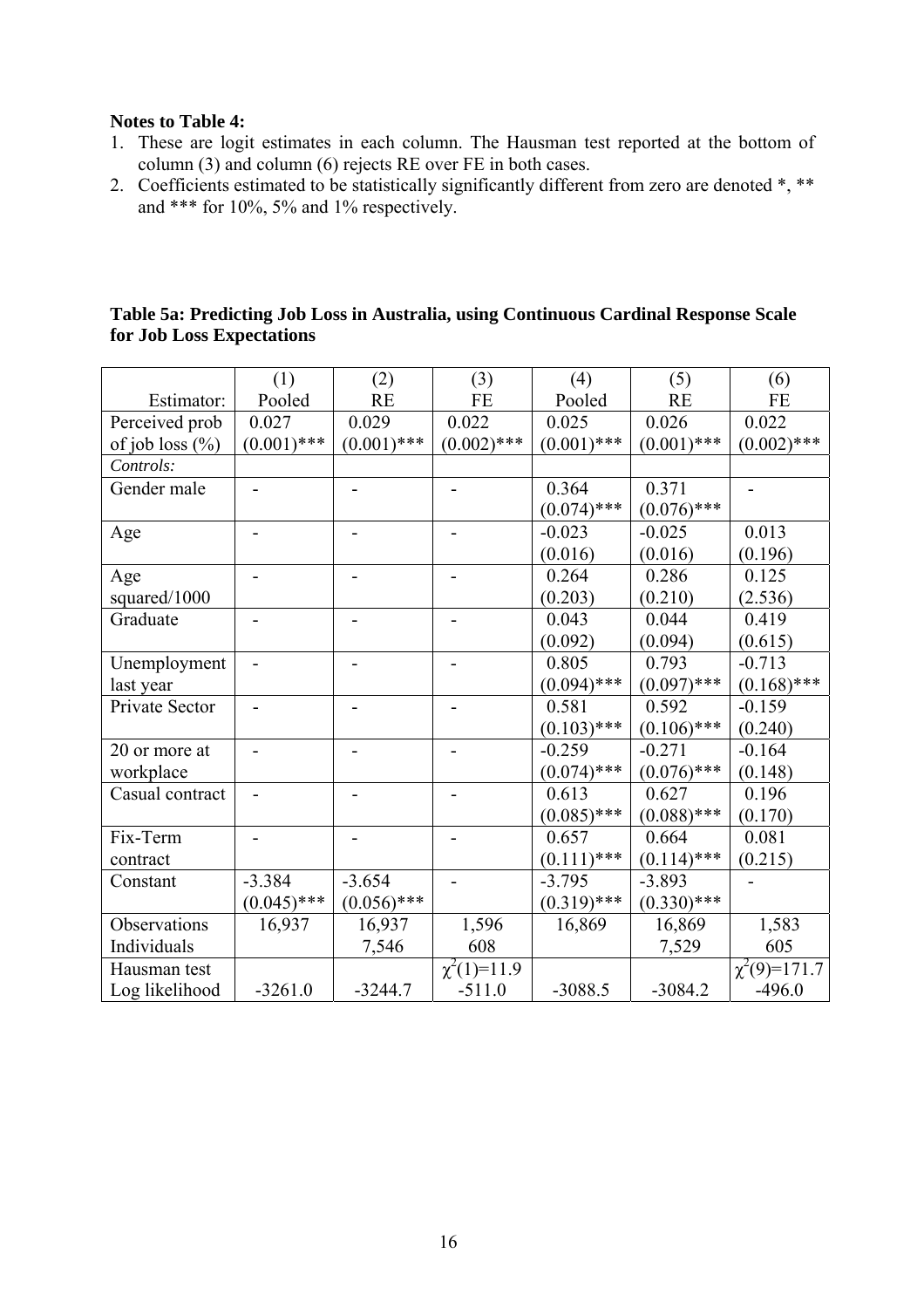|                                | (1)                      | (2)           | (3)           | (4)           | (5)           | (6)           |
|--------------------------------|--------------------------|---------------|---------------|---------------|---------------|---------------|
| Estimator:                     | Pooled                   | <b>RE</b>     | <b>FE</b>     | Pooled        | <b>RE</b>     | <b>FE</b>     |
| $\overline{Perceived}$ prob of |                          |               |               |               |               |               |
| job loss (ref zero):           |                          |               |               |               |               |               |
| 1 to $10\%$                    | 0.199                    | 0.202         | 0.050         | 0.114         | 0.114         | 0.060         |
|                                | (0.107)                  | (0.110)       | (0.175)       | (0.109)       | (0.111)       | (0.179)       |
| 11 to 20%                      | 0.765                    | 0.782         | 0.631         | 0.585         | 0.594         | 0.589         |
|                                | $(0.152)$ ***            | $(0.158)$ *** | $(0.240)$ *** | $(0.155)$ *** | $(0.158)$ *** | $(0.244)$ **  |
| 21 to 30%                      | 1.023                    | 1.058         | 0.891         | 0.830         | 0.851         | 0.937         |
|                                | $(0.171)$ ***            | $(0.180)$ *** | $(0.291)$ *** | $(0.174)$ *** | $(0.179)$ *** | $(0.296)$ *** |
| 31 to 40%                      | 1.244                    | 1.267         | 0.777         | 0.995         | 1.013         | 0.678         |
|                                | $(0.278)$ ***            | $(0.295)$ *** | (0.499)       | $(0.285)$ *** | $(0.293)$ *** | (0.529)       |
| 41 to 50%                      | 1.479                    | 1.529         | 0.911         | 1.240         | 1.267         | 0.970         |
|                                | $(0.106)$ ***            | $(0.112)$ *** | $(0.196)$ *** | $(0.109)$ *** | $(0.112)$ *** | $(0.201)$ *** |
| 51 to 60%                      | 1.010                    | 1.006         | 0.732         | 0.817         | 0.823         | 0.612         |
|                                | $(0.373)$ ***            | $(0.392)$ **  | (0.560)       | $(0.380)$ **  | $(0.388)$ **  | (0.571)       |
| 61 to 70%                      | 2.008                    | 2.117         | 1.834         | 1.736         | 1.792         | 1.729         |
|                                | $(0.256)$ ***            | $(0.279)$ *** | $(0.497)$ *** | $(0.264)$ *** | $(0.274)$ *** | $(0.513)$ *** |
| 71 to 80%                      | 1.948                    | 2.072         | 2.248         | 1.695         | 1.758         | 2.204         |
|                                | $(0.198)$ ***            | $(0.216)$ *** | $(0.425)$ *** | $(0.207)$ *** | $(0.215)$ *** | $(0.430)$ *** |
| 81 to 90%                      | 2.090                    | 2.200         | 1.865         | 1.891         | 1.944         | 1.854         |
|                                | $(0.271)$ ***            | $(0.296)$ *** | $(0.549)$ *** | $(0.284)$ *** | $(0.295)$ *** | $(0.558)$ *** |
| 91 to 100%                     | 2.793                    | 2.942         | 2.177         | 2.597         | 2.672         | 2.207         |
|                                | $(0.120)$ ***            | $(0.134)$ *** | $(0.263)$ *** | $(0.127)$ *** | $(0.133)$ *** | $(0.268)$ *** |
| Controls:                      |                          |               |               |               |               |               |
| Gender male                    |                          |               |               | 0.362         | 0.370         |               |
|                                |                          |               |               | $(0.074)$ *** | $(0.077)$ *** |               |
| Age                            |                          |               |               | $-0.023$      | $-0.024$      | 0.020         |
|                                |                          |               |               | (0.016)       | (0.016)       | (0.197)       |
| Age squared                    |                          |               |               | 0.260         | 0.281         | 0.164         |
|                                |                          |               |               | (0.204)       | (0.211)       | (2.545)       |
| Graduate                       |                          |               |               | 0.032         | 0.033         | 0.406         |
|                                |                          |               |               | (0.092)       | (0.095)       | (0.613)       |
| Unemployment                   |                          |               |               | 0.801         | 0.790         | $-0.702$      |
| last year                      |                          |               |               | $(0.095)$ *** | $(0.098)$ *** | $(0.169)$ *** |
| Private Sector                 |                          |               |               | 0.596         | 0.608         | $-0.170$      |
|                                |                          |               |               | $(0.104)$ *** | $(0.107)$ *** | (0.240)       |
| 20 or more at                  | $\overline{\phantom{a}}$ | -             |               | $-0.258$      | $-0.269$      | $-0.154$      |
| workplace                      |                          |               |               | $(0.074)$ *** | $(0.076)$ *** | (0.149)       |
| Casual contract                |                          |               |               | 0.610         | 0.625         | 0.208         |
|                                |                          |               |               | $(0.086)$ *** | $(0.088)$ *** | (0.170)       |
| Fix-Term                       |                          |               |               | 0.649         | 0.656         | 0.060         |
| contract                       |                          |               |               | $(0.111)$ *** | $(0.115)$ *** | (0.216)       |
| Constant                       | $-3.419$                 | $-3.682$      |               | $-3.801$      | $-3.899$      |               |
|                                | $(0.057)$ ***            | $(0.065)$ *** |               | $(0.321)$ *** | $(0.332)$ *** |               |
| Observations                   | 16,937                   | 16,937        | 1,596         | 16,869        | 16,869        | 1,583         |

# **Table 5b: Predicting Job Loss in Australia, using Banded Cardinal Response Scale for Job Loss Expectations**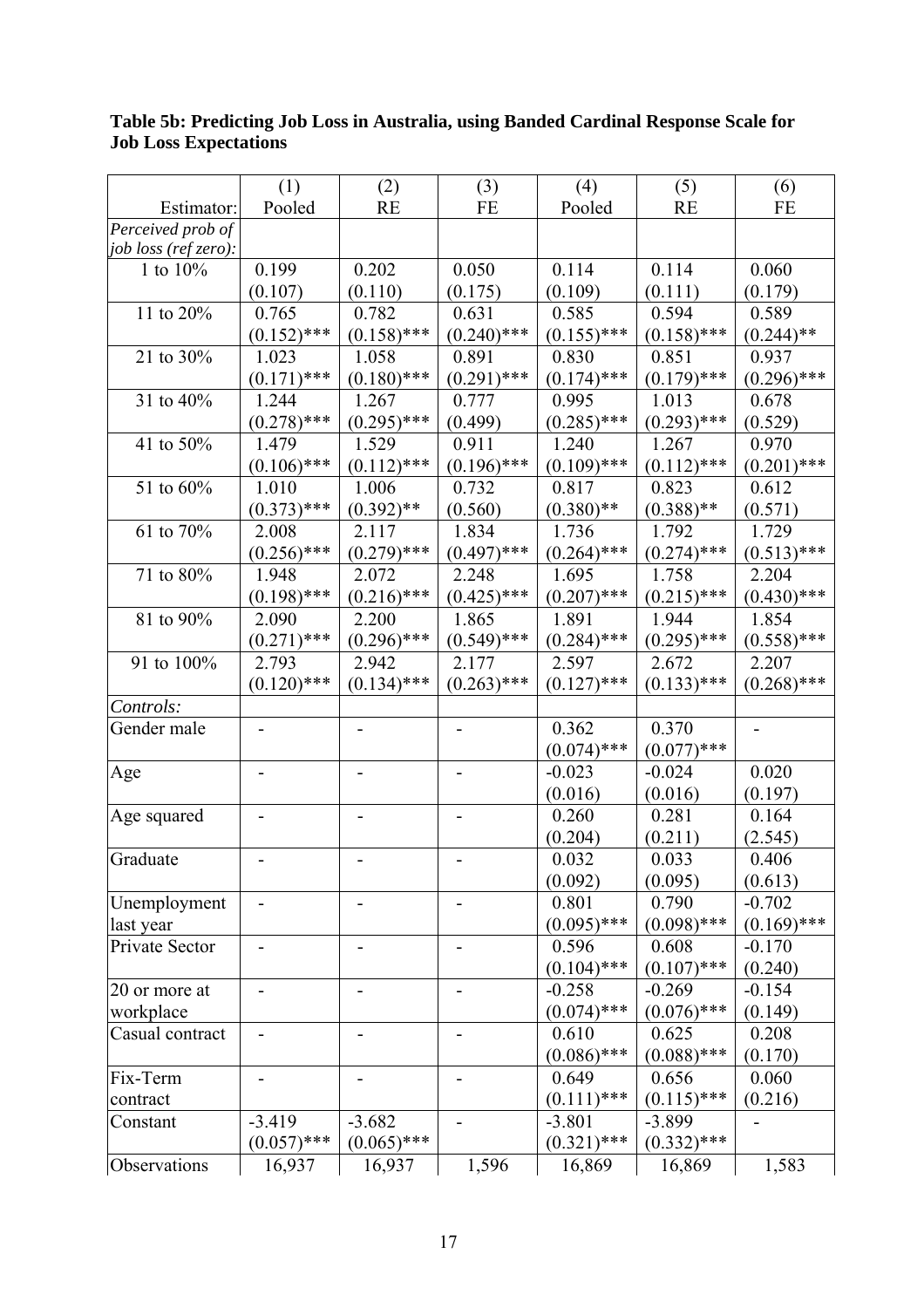| Individuals    |           | 7,546     | 608                 |           | 7.529     | 605                |
|----------------|-----------|-----------|---------------------|-----------|-----------|--------------------|
| Hausman test   |           |           | $\gamma^2(10)=24.7$ |           |           | $\chi^2(18)=181.8$ |
| Log likelihood | $-3257.6$ | $-3241.8$ | $-507.7$            | $-3085.7$ | $-3081.4$ | $-493.4$           |

## **Notes to Table 5:**

- 1. These are logit estimates in each column. The Hausman test reported at the bottom of column (3) and column (6) rejects RE over FE in both cases.
- 2. Coefficients estimated to be statistically significantly different from zero are denoted \*, \*\* and \*\*\* for 10%, 5% and 1% respectively.

## *d) Ordinal vs cardinal response scale?*

Finally in this section we examine the relative performance of the ordinal and cardinal response scales for the perceived risk of job loss in predicting actual job loss. In particular, we provide some measures of whether the use of the ordinal or the cardinal perception scale provides a 'better' predictive performance. Table 6 summarises our findings.

### **Table 6a: Comparing the Ordinal and Cardinal Response scales**

|                        | No controls:  |            | With controls: |            | Hosmer-Lemeshow |                 |             |
|------------------------|---------------|------------|----------------|------------|-----------------|-----------------|-------------|
| Scale and year:        | Pseudo- $R^2$ | $M\&Z R^2$ | Pseudo- $R^2$  | $M\&Z R^2$ | $\chi^2(8)$     | p-value         | <b>Nobs</b> |
| <b>Ordinal scale:</b>  |               |            |                |            |                 |                 |             |
| 1994                   | 0.068         | 0.098      | 0.098          | 0.148      | 9.3             | $0.31 \sqrt{ }$ | 7,317       |
| 1996                   | 0.091         | 0.122      | 0.120          | 0.177      | 16.9            | $0.03 \times$   | 7,402       |
| 1998                   | 0.099         | 0.128      | 0.158          | 0.224      | 14.6            | $0.07 \sqrt{ }$ | 7,788       |
| 1994/1996/1998         | 0.085         | 0.115      | 0.121          | 0.177      | 31.3            | $0.00 \times$   | 22,507      |
| <b>Cardinal scale:</b> |               |            |                |            |                 |                 |             |
| (continuous)           |               |            |                |            |                 |                 |             |
| 1999                   | 0.091         | 0.132      | 0.137          | 0.202      | 2.6             | $0.95 \sqrt{ }$ | 7,779       |
| 2001                   | 0.081         | 0.112      | 0.122          | 0.187      | 17.9            | $0.02 \times$   | 11,968      |
| 1999/2001              | 0.084         | 0.118      | 0.125          | 0.189      | 12.5            | $0.13 \sqrt{ }$ | 19,747      |
| <b>Cardinal scale:</b> |               |            |                |            |                 |                 |             |
| (discrete)             |               |            |                |            |                 |                 |             |
| 1999                   | 0.097         | 0.119      | 0.142          | 0.193      | 13.2            | $0.10 \sqrt{ }$ | 7,779       |
| 2001                   | 0.084         | 0.111      | 0.124          | 0.185      | 22.4            | $0.00 \times$   | 11,968      |
| 1999/2001              | 0.087         | 0.111      | 0.128          | 0.183      | 26.8            | $0.00 \times$   | 19,747      |

### **Notes:**

- 1. The table reports the goodness-of-fit measures for the logit regressions of actual job loss on perceived job loss for the GSOEP data for the years indicated in the first column.
- 2. Pseudo- $R^2$  is the commonly reported McFadden (1973) measure based on the log likelihoods; M&Z  $\mathbb{R}^2$  is due to McKelvey and Zavoina (1975) (see text for details).
- 3. The control variables are identical to those in Table 3 and Table 4 above.
- 4. The Hosmer-Lemeshow test is a measure of goodness-of-fit similar to the conventional Pearson  $\chi^2$  test (see text for details). It has a  $\chi^2(8)$  distribution under the null hypothesis. At 5%, the critical value is  $\chi^2(8)=15.5$ .

There is a plethora of  $R^2$ -type measures for limited dependent variable models such as the logit regressions presented here. Useful surveys are presented by Windmeijer (1995) and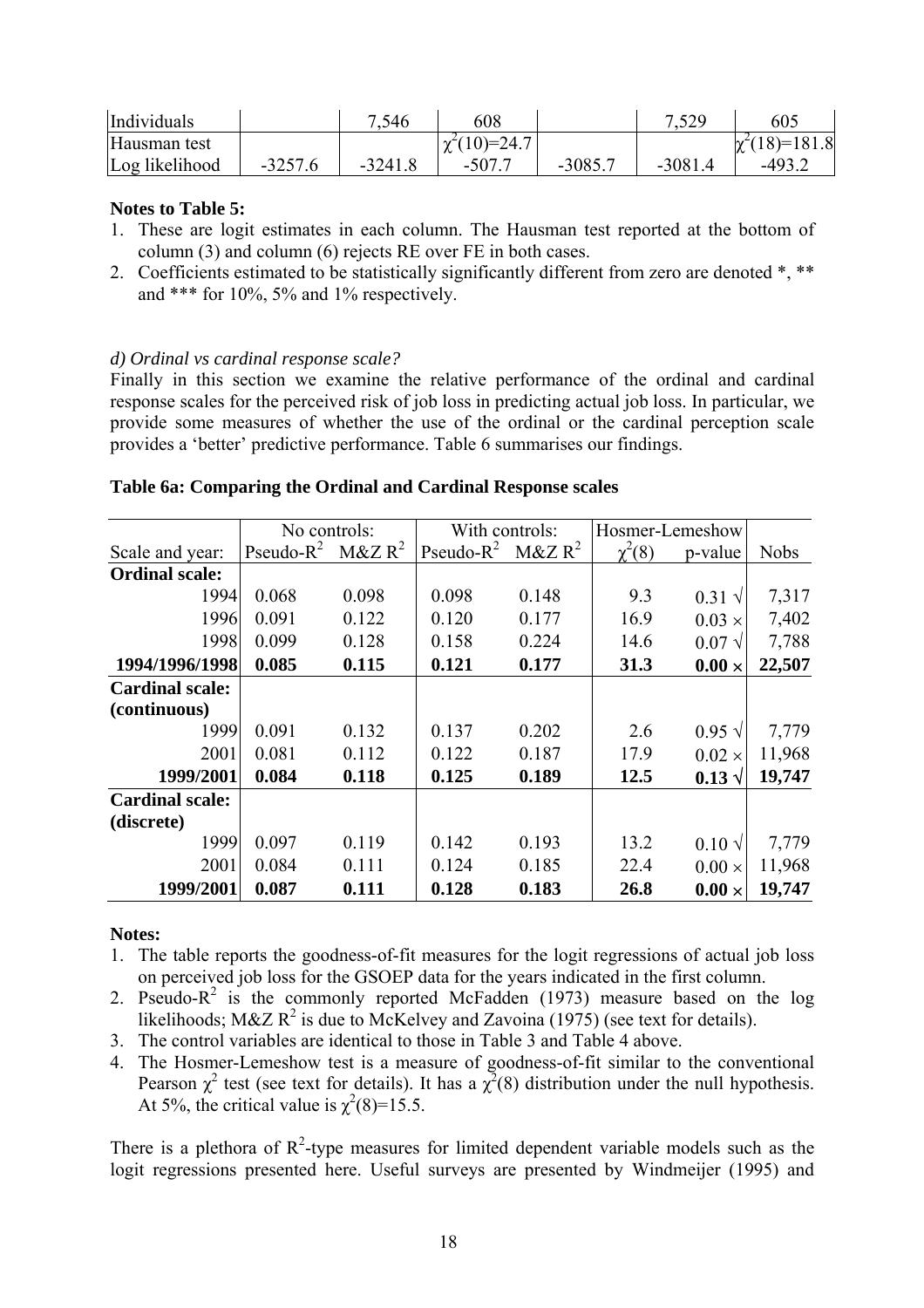Veall and Zimmermann (1996) amongst others. Table 6a reports two such  $R^2$  measures. The first is the most commonly employed Pseudo- $R^2$  which is due to McFadden (1973), and is defined as the proportionate gain in the log-likelihood (relative to an intercept only model). The second measure is due to McKelvey and Zavoina (1975). This is of the 'explained variation class' of measures in that it mimics the standard  $\mathbb{R}^2$  in OLS since it can be interpreted as the ratio of explained sum of squares to the total sum of squares (Veall and Zimmermann, 1996). Simulations suggest that this measure most closely approximates the OLS  $R^2$  for the underlying (unobserved) latent variable model (Hagel and Mitchell, 1992; Windmeijer, 1995) and hence it is an attractive choice.

The results for these two goodness-of-fit measures in Table 6a shows that, while year-by-year there is some variation, a comparison does not strongly suggest that the cardinal response scale is any better or worse, in general, than the ordinal response scale in predicting actual job loss. This conclusion holds whether or not the other control variables are also included in the logit regressions. Moreover, when the data are pooled for the ordinal and cardinal response scales (as in the regressions reported in Table 3, columns (1) and (4), and Tables 4a and 4b, columns (1) and (4)), once again there is no strong case for preferring either the ordinal or the cardinal response scale on the basis of their predictive performance, at least as measured by these two goodness-of-fit statistics.<sup>[9](#page-20-0)</sup>

For the specifications with the control variables, we also report the Hosmer-Lemeshow goodness-of-fit test statistic. This is equivalent to the conventional Pearson chi-squared goodness-of-fit test<sup>10</sup> for the case where the number of 'cells' (distinct covariate patterns) approaches N (the number of observations) as will be the case when we have many and/or continuous regressors. In such circumstances, the Pearson test is invalid since it relies on the expected number of observations per cell to be large. The Hosmer and Lemeshow (1980) test groups the observations into  $g = 10$  deciles of risk based on their ordered estimated probabilities, and uses these 10 cells to compute a Pearson-like chi-squared test statistic comparing the observed and estimated number of cases per cell. Under the null – that the model is a good fit to the data – the resulting test statistic has a  $\chi^2$ (g-2) distribution.

The Hosmer-Lemeshow test statistics together with the p-values are reported for each of the years, and also for the data pooled for the ordinal and cardinal scales. The results again reveal some variation year-by-year, although with the cardinal scale treated as a continuous variable, the overall fit is acceptable while for the ordinal scale it is not. (However, perhaps somewhat surprisingly, when the cardinal scale is treated in a discrete fashion, the overall model fit is not acceptable, despite not having the constraint of linearity).

There is an important weakness in the above comparisons between the predictive performance of the ordinal and cardinal response scales. In estimating using separate cross-sections, or pooling the data, we are not comparing the same *individuals* using the different response scales. Thus, in Table 6b we restrict the analysis to individuals who appear both before and after the change in measurement scale from ordinal to cardinal. There are a number of ways of doing this. First, in Panel (A), we compare the predictive performance of all those who are in the sample of respondents in 1998 with their performance in 1999 if they are present. Second, in Panel (B), we compare the performance of the 1999 sample with that of those who had also been there in 1998. Finally, in Panel (C), we can compare the performance of only those who were present in **both** 1998 and 1999 by taking the relevant observations from Panel (A) and

 $\overline{a}$ 

<span id="page-20-0"></span><sup>&</sup>lt;sup>9</sup> We did examine alternative goodness-of-fit measures but these too did not provide conclusive evidence that the cardinal scale performs any better or worse than the ordinal scale.<br><sup>10</sup> That is, the test based on the sum of squared differences between the observed and expected number of cases

<span id="page-20-1"></span>per cell divided by its standard error.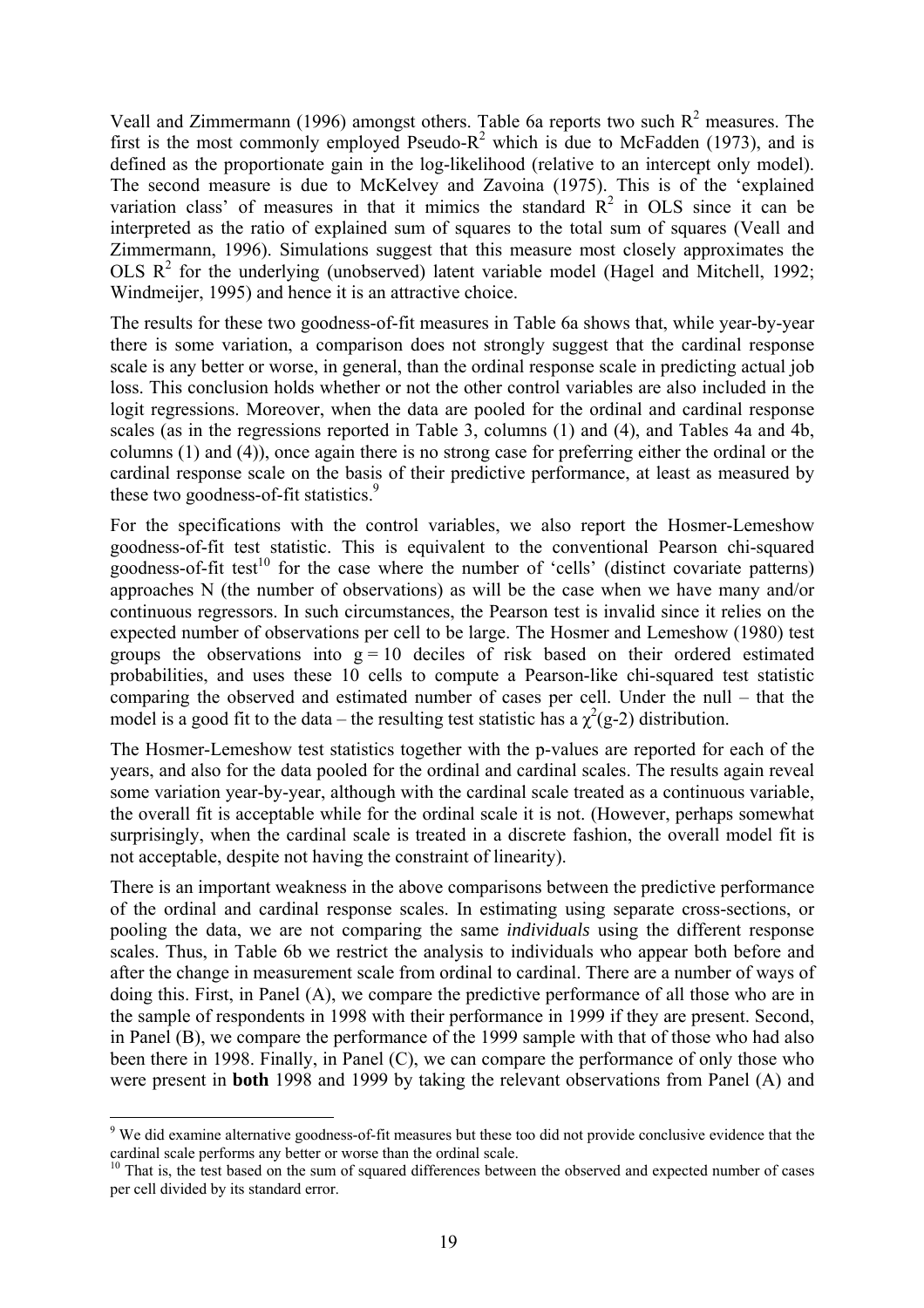Panel (B). Once again, we compute the two  $R^2$ -type measures, and the Hosmer-Lemeshow goodness-of-fit test statistic for both specifications without and with the set of other control variables.

|                     | No controls:  |            | With controls: |            | Hosmer-Lemeshow |                 |             |
|---------------------|---------------|------------|----------------|------------|-----------------|-----------------|-------------|
| Scale and year:     | Pseudo- $R^2$ | $M\&Z R^2$ | Pseudo- $R^2$  | $M\&Z R^2$ | $\chi^2(8)$     | p-value         | <b>Nobs</b> |
| $(A):$ all in 1998  |               |            |                |            |                 |                 |             |
| ordinal             | 0.099         | 0.128      | 0.158          | 0.224      | 14.6            | $0.07 \sqrt{ }$ | 7,788       |
| cardinal cont.      | 0.073         | 0.109      | 0.122          | 0.191      | 2.3             | $0.97\sqrt{ }$  | 6,544       |
| cardinal discrete   | 0.078         | 0.099      | 0.127          | 0.183      | 4.3             | $0.83 \sqrt{ }$ | 6,544       |
| (B): all in 1999    |               |            |                |            |                 |                 |             |
| ordinal             | 0.088         | 0.109      | 0.155          | 0.225      | 33.0            | $0.00 \times$   | 6,544       |
| cardinal cont.      | 0.091         | 0.132      | 0.137          | 0.202      | 2.7             | $0.95 \sqrt{ }$ | 7,779       |
| cardinal discrete   | 0.097         | 0.119      | 0.142          | 0.193      | 13.2            | $0.10 \sqrt{ }$ | 7,779       |
| $(C)$ : all in both |               |            |                |            |                 |                 |             |
| ordinal             | 0.088         | 0.109      | 0.155          | 0.225      | 33.0            | $0.00 \times$   | 6,544       |
| cardinal cont.      | 0.073         | 0.109      | 0.122          | 0.191      | 2.3             | $0.97\sqrt{ }$  | 6,544       |
| cardinal discrete   | 0.078         | 0.099      | 0.127          | 0.183      | 4.3             | $0.83 \sqrt{ }$ | 6,544       |

**Table 6b: Comparing the Ordinal and Cardinal Response scales using common samples** 

The comparisons in (C) are probably the most pertinent since these are the same 6,544 individuals who answered the ordinal scale question in 1998 *and* the cardinal question in 1999.<sup>11</sup> As can be seen, the same individuals do slightly worse in terms of the two  $R^2$ -type measures, although the overall model performance as indicated by the Holmer-Lemeshow goodness-of-fit test is rather better in 1999 than in 1998.

## **5. Using the expectation of quitting as a consistency check on the measure of the expectation of job loss**

The findings so far apply to the method for measuring expectations of job loss. Do similar considerations apply to other types of expectation in the labour market, for example, the expectation of quitting? We have seen above (Tables 1 and 2) that the incidence of quitting is not strongly related to the perceived expectation of job loss, but is it related to the expectation of quitting? Unlike involuntary job loss, quitting is intentional and so is more within the individual's control than is job loss. One might anticipate that quitting behaviour would be more easily predicted accurately.

Australian respondents to HILDA were asked also to give their expectation that they would "leave [their] job voluntarily (that is, quit or retire) during the next 12 months." Table 7 matches up this expectation for banded groups with subsequent realisations of quitting. As can be seen, there is a positive and monotonic relationship between perceived likelihood of quitting and the subsequent outturns. Nevertheless, as with involuntary job loss, the probability of quitting is overestimated, on average; while it is underestimated for those who report zero chance of quitting. The degree of overestimation is, however, less than was the case with the fear of job loss, reflecting perhaps the greater control that individuals have over

 $\overline{a}$ 

<span id="page-21-0"></span><sup>&</sup>lt;sup>11</sup> Of course, there is a potential selectivity issue here in that the perception of job loss question requires individuals to be currently in employment. Individuals who correctly forecast in 1998 that they would lose their jobs may be unemployed in 1999, and hence we may be missing those who can best predict.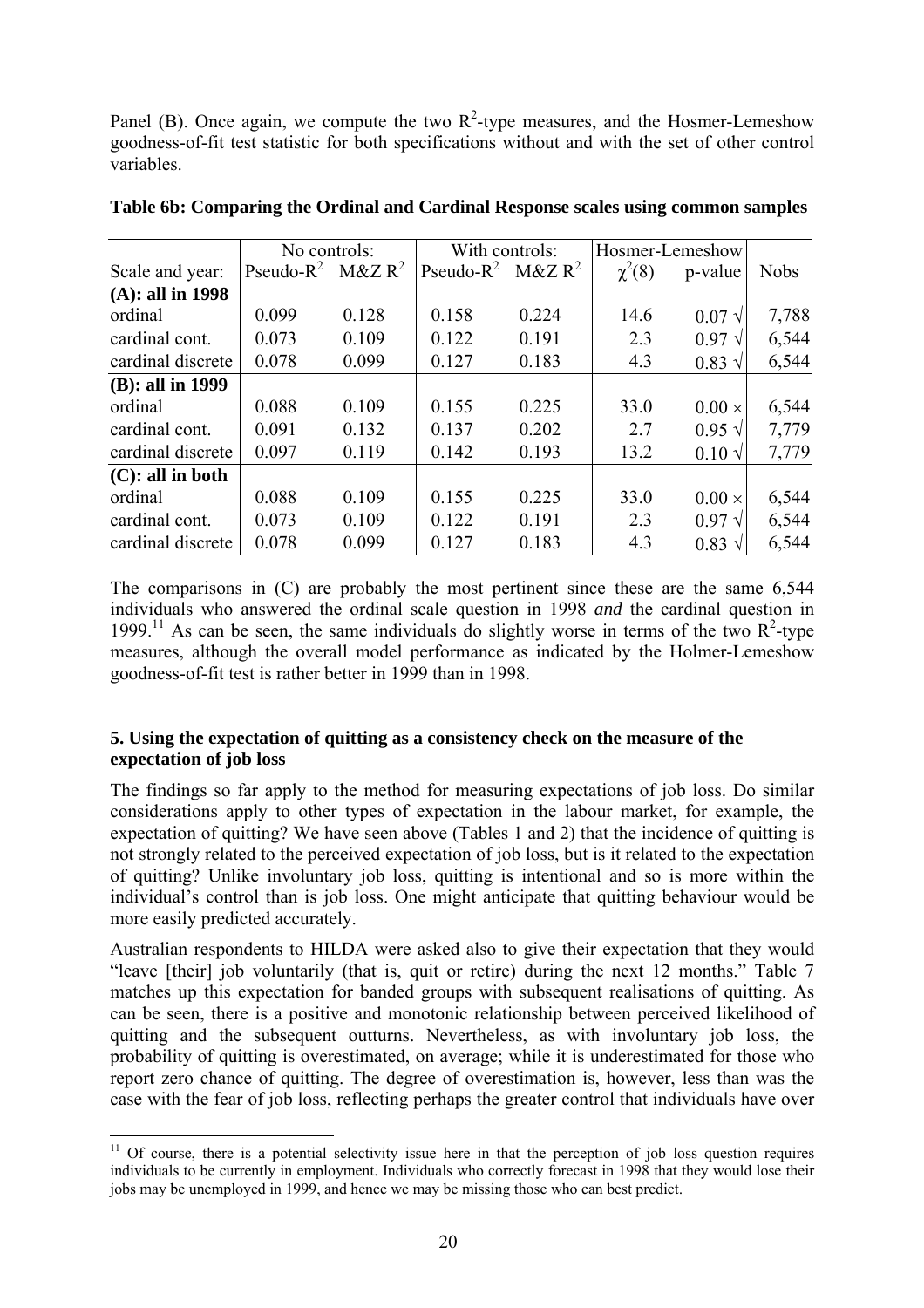quitting. Table 7 also shows that there is a weak relationship between quit perception and subsequent job loss. Thus, only to a minor extent does job loss pre-empt an expected quit.

| Perceived likelihood       | Actual quits <sup>1</sup> |        | Job loss <sup>1</sup> |        |
|----------------------------|---------------------------|--------|-----------------------|--------|
| of quitting: $\frac{1}{2}$ | $(\%)$                    | (s.e.) | (%)                   | (s.e.) |
| $0\%$                      | 8.7                       | (0.3)  | (4.7)                 | (0.2)  |
| 1 to $10\%$                | 9.8                       | (0.7)  | (3.7)                 | (0.4)  |
| 11 to $20\%$               | 14.2                      | (1.4)  | (5.2)                 | (0.9)  |
| 21 to $30\%$               | 17.0                      | (1.7)  | (5.2)                 | (1.0)  |
| 31 to $40\%$               | 21.9                      | (3.1)  | (7.9)                 | (2.0)  |
| 41 to $50\%$               | 24.6                      | (1.0)  | (7.4)                 | (0.6)  |
| 51 to 60%                  | 29.9                      | (3.2)  | (4.9)                 | (1.5)  |
| 61 to 70%                  | 33.2                      | (2.8)  | (9.4)                 | (1.7)  |
| 71 to $80\%$               | 33.8                      | (1.9)  | (7.4)                 | (1.0)  |
| 81 to 90%                  | 42.9                      | (2.6)  | (7.0)                 | (1.3)  |
| 91 to 100%                 | 50.3                      | (1.4)  | (12.3)                | (0.9)  |

## **Table 7: Proportions of Employees Quitting and Losing Their Job, by Perceived Likelihood of Quitting in Australia, 2001-2003**

**Notes:** 

- 1. Time frame for perceived likelihood of quitting and actual quits and job loss is one year.
- 2. Standard errors (s.e.) are in parentheses.

| Mean (s.e.) perceived likelihood of quitting: | 0.221(0.003) |
|-----------------------------------------------|--------------|
| Mean (s.e.) proportion quitting:              | 0.164(0.003) |
| Number of observations:                       | 16,921       |

This finding is included here as additional evidence that respondents are able to make successful forecasts of future labour market states. We intend in future work to extend the analysis to other types of labour market expectation.

Of particular interest here, however, is the conjunction of job loss expectations with quit intentions, within the same questionnaire. There can be non-zero probabilities of both occurring for any individual. It would be illogical, however, for an individual to report perceived probabilities that sum to more than 100%, because the two outcomes are mutually exclusive. The questions on job loss and quitting expectations were asked one immediately after the other, but (as far as we can tell) no check is made during the interview to pre-empt any replies that are inconsistent in this way.

This fact allows a further check on the validity of the probability scale used in HILDA. It emerges that, in 5.5% of cases, the sum of the probabilities of job loss and quitting is greater than 100%. At the extreme, there were 203 cases (0.8%) over the four waves of people predicting that both events would happen with certainty, despite the fact that they are clearly mutually exclusive. This finding casts some doubt on how well even properly-formed questions are understood by a small minority of respondents. Note, however, that it is possible that similar inconsistencies might be revealed even when ordinal verbal scales are used; but in the ordinal scale period of GSOEP the various alternative expectations that are asked about are not mutually exclusive events.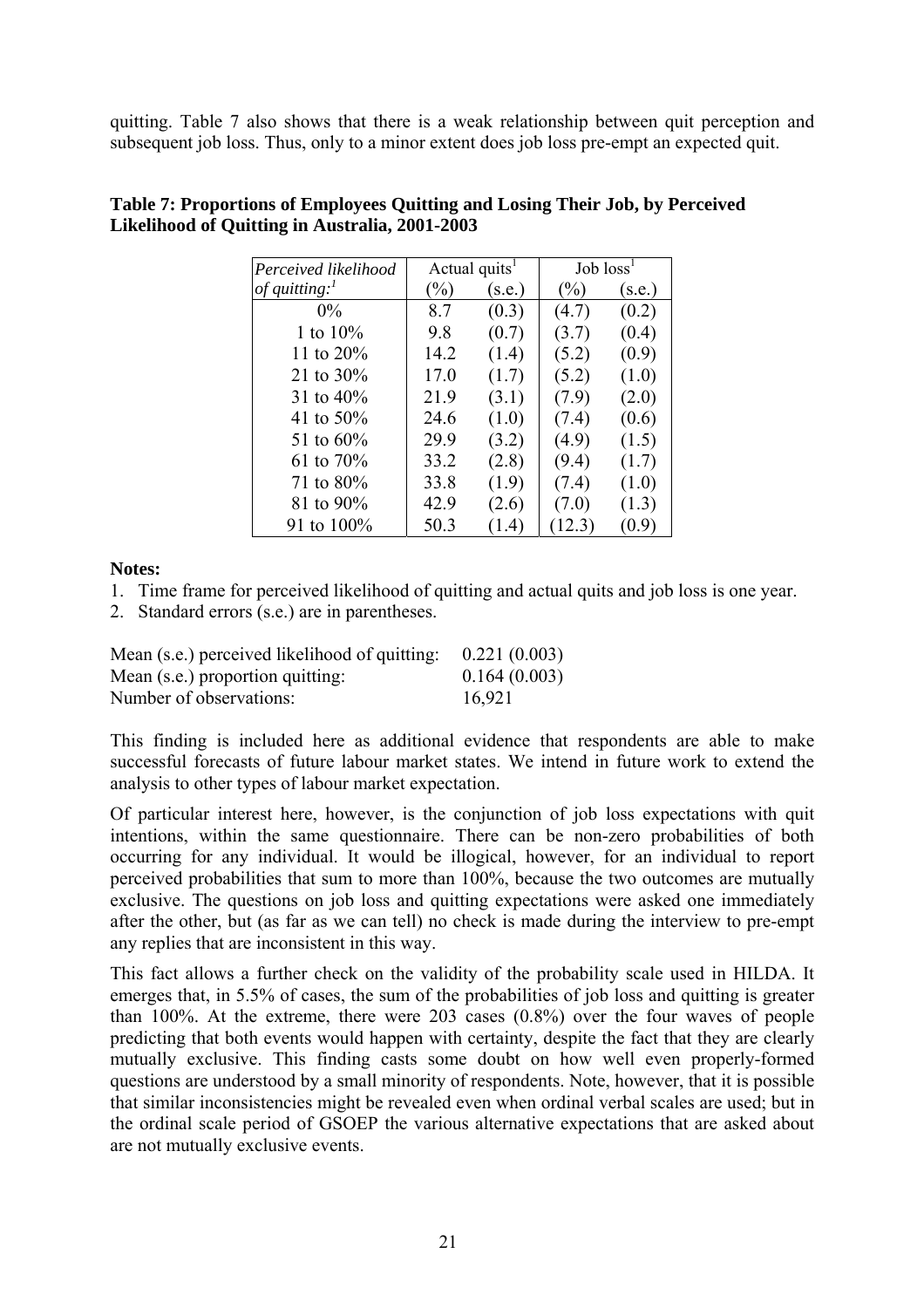### **6. Extension: expectations and realisations of job loss among socio-economic groups**

In previous sections we have shown that individuals' expectations of job loss provide information about their job loss chances over and above the conventional demographic and labour market information typically collected in survey work. In this final section we briefly extend the analysis by asking whether the expectations held by some groups of workers are more informative than those held by others. Following on from our brief review of the literature in Section 2, one might consider whether groups that are arguably more informed about the labour market are able to predict better. By a better prediction, in this case, we mean predictions that imply a lower degree of overestimation of actual job loss on average and at the margin.

Tables 8 and 9 show relevant descriptive statistics for Germany and Australia, using the cardinal scales. They give the mean perceived probability of job loss alongside the actual incidence of job loss, and the difference between these two, which is the extent of overestimation or pessimism on average. The final column gives the marginal effect, evaluated at the point where the perceived probability of job loss is 50%. If individuals in a group reported accurate information about their chances of job loss, this marginal effect would be 1.

|                        |   | (1)          | $\mathbf{2})$ | (3)          | $\left(4\right)$ |
|------------------------|---|--------------|---------------|--------------|------------------|
|                        |   | Prob job     | Perceived     | Difference   | Marginal         |
| Group:                 |   | loss         | prob job loss | $(2)-(1)$    | Effect at 50%    |
| All                    |   | 0.0954       | 0.2049        | $0.1095***$  | 0.334            |
| Men                    |   | 0.0972       | 0.2009        | $0.1037***$  | 0.381            |
| Women                  |   | 0.0932       | 0.2098        | $0.1165***$  | 0.315            |
|                        | Λ | 0.0040       | $-0.0089**$   | $-0.0129***$ | $0.0660***$      |
| Private                |   | 0.1069       | 0.2136        | $0.1067***$  | 0.316            |
| Public                 |   | 0.0571       | 0.1757        | $0.1187***$  | 0.339            |
|                        | Л | $0.0499***$  | $0.0378***$   | $-0.0120***$ | $-0.023$         |
| Small Establishment    |   | 0.1183       | 0.2175        | $0.0992***$  | 0.347            |
| Large Establishment    |   | 0.0571       | 0.1838        | $0.1266$ *** | 0.279            |
|                        |   | $0.0612***$  | $0.0337***$   | $-0.0274***$ | $0.068***$       |
| Graduate or equivalent |   | 0.0720       | 0.1919        | $0.1199***$  | 0.326            |
| Non-graduate           |   | 0.1048       | 0.2101        | $0.1052***$  | 0.333            |
|                        |   | $-0.0328***$ | $-0.0181***$  | $0.0147***$  | 0.007            |

### **Table 8: Predicting Job Loss by Socio-Economic Group in Germany, 1999 and 2001**

### **Notes:**

- 1. Column (1) is mean actual probability of job loss over the next two years; column (2) is the mean perceived job loss probability. Column (3) is the difference between the perceived and actual job loss probabilities. A robust *t*-test for the statistical significance of the differences is indicated by:  $* 10\%$ ;  $** 5\%$ ;  $*** 1\%$ . Column (4) is the marginal effect of the probability of job loss on the incidence of job loss.
- 2.  $\Delta$  is the difference between groups in the actual job loss probabilities in column (1) and in perceived probabilities of job loss in column (2), the difference in differences between perceived and actual job loss in column (3), and the difference in the marginal effects in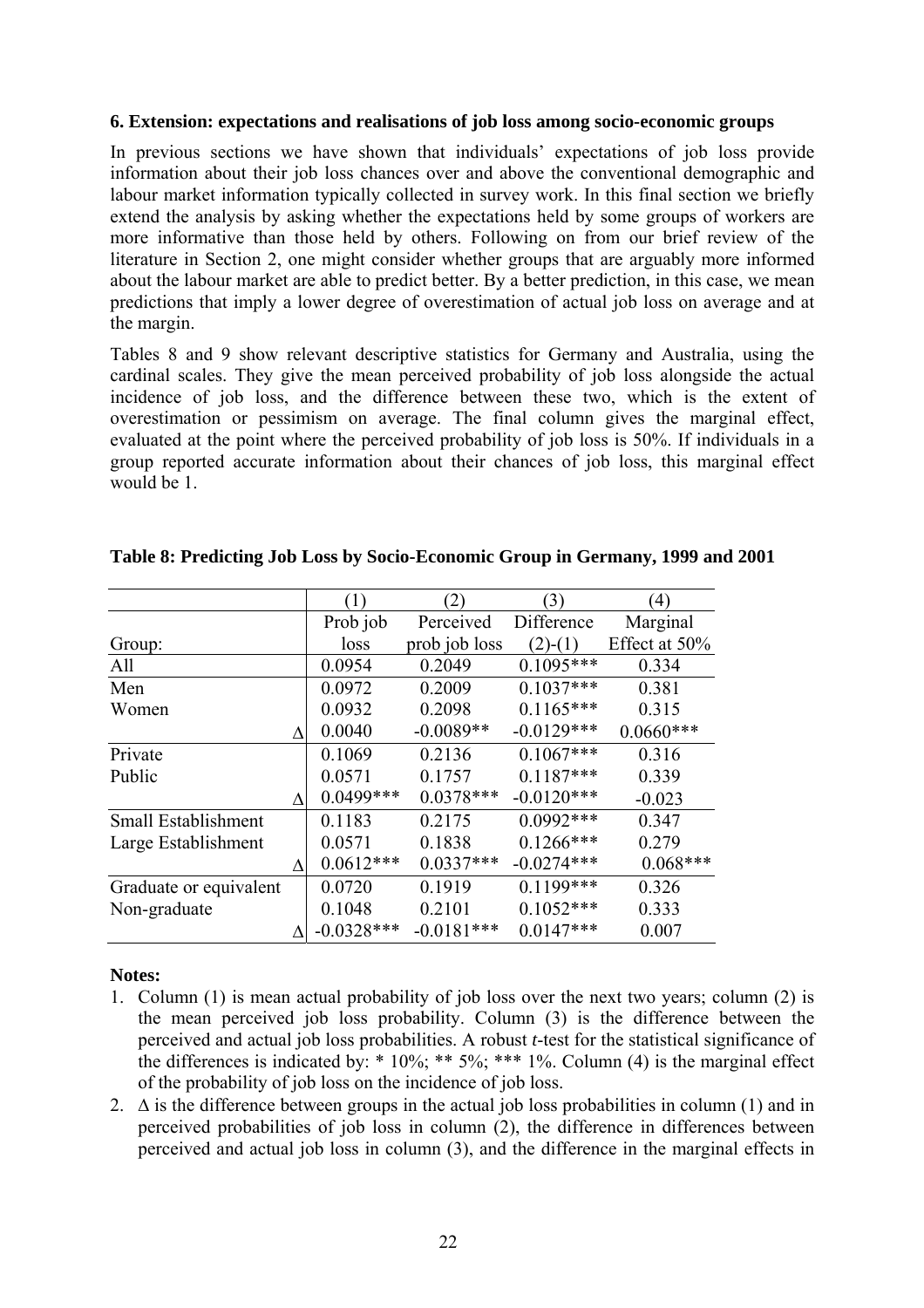column (4). A robust *t*-test for the statistical significance of the differences is indicated by: \* 10%; \*\* 5%; \*\*\* 1%.

|                        | (1)         | (2)           | (3)         | $\left(4\right)$ |
|------------------------|-------------|---------------|-------------|------------------|
|                        | Prob job    | Perceived     | Difference  | Marginal         |
| Group:                 | loss        | prob job loss | $(2)-(1)$   | Effect at 50%    |
| All                    | 0.057       | 0.116         | $0.059***$  | 0.283            |
| Men                    | 0.068       | 0.125         | $0.057***$  | 0.303            |
| Women                  | 0.044       | 0.103         | $0.059***$  | 0.254            |
| Л                      | $0.023***$  | $0.022***$    | 0.001       | $0.049*$         |
| Private                | 0.066       | 0.125         | $0.059***$  | 0.281            |
| Public                 | 0.032       | 0.086         | $0.054***$  | 0.251            |
|                        | $0.034***$  | $0.039***$    | $-0.005$    | 0.029            |
| Small Establishment    | 0.072       | 0.120         | $0.048***$  | 0.251            |
| Large Establishment    | 0.048       | 0.111         | $0.063***$  | 0.297            |
|                        | $0.024***$  | $0.009**$     | $-0.014***$ | $-0.046$         |
| Union                  | 0.036       | 0.097         | $0.061***$  | 0.262            |
| Non-union              | 0.066       | 0.122         | $0.056***$  | 0.285            |
| Л                      | $-0.030***$ | $-0.026***$   | $-0.004$    | $-0.023$         |
| Graduate or equivalent | 0.048       | 0.112         | $0.064***$  | 0.312            |
| Non-graduate           | 0.059       | 0.115         | $0.056***$  | 0.270            |
|                        | $-0.011***$ | $-0.003$      | $-0.008$    | 0.041            |

## **Table 9: Predicting Job Loss by Socio-Economic Group in Australia, 2001-03**

### **Notes:**

- 1. Column (1) is mean actual probability of job loss over the next two years; column (2) is the mean perceived job loss probability. Column (3) is the difference between the perceived and actual job loss probabilities. A robust *t*-test for the statistical significance of the differences is indicated by:  $* 10\%$ ;  $** 5\%$ ;  $*** 1\%$ . Column (4) is the marginal effect of the probability of job loss on the incidence of job loss.
- 2.  $\Delta$  is the difference between groups in the actual job loss probabilities in column (1) and in perceived probabilities of job loss in column (2), the difference in differences between perceived and actual job loss in column (3), and the difference in the marginal effects in column (4). A robust *t*-test for the statistical significance of the differences is indicated by:  $*$  10%; \*\* 5%; \*\*\* 1%.

A similar pattern emerges in the two countries. On the whole, where one group perceives a greater chance than another of job loss, this difference is reflected in the difference between the two groups in the incidence of job loss. To illustrate, in both countries those in small establishments are more at risk, and perceived to be more at risk, than those in large establishments. There are, however, exceptions. In Australia, for example, graduates perceive a risk as large as for non-graduates, but experience a lower incidence of job loss than nongraduates.

There is a substantive and significant overestimation of job loss risk among all the groups examined. There are only small differences between the extent of overestimation shown by men and women, and by public and private sector workers; in the case of Australia these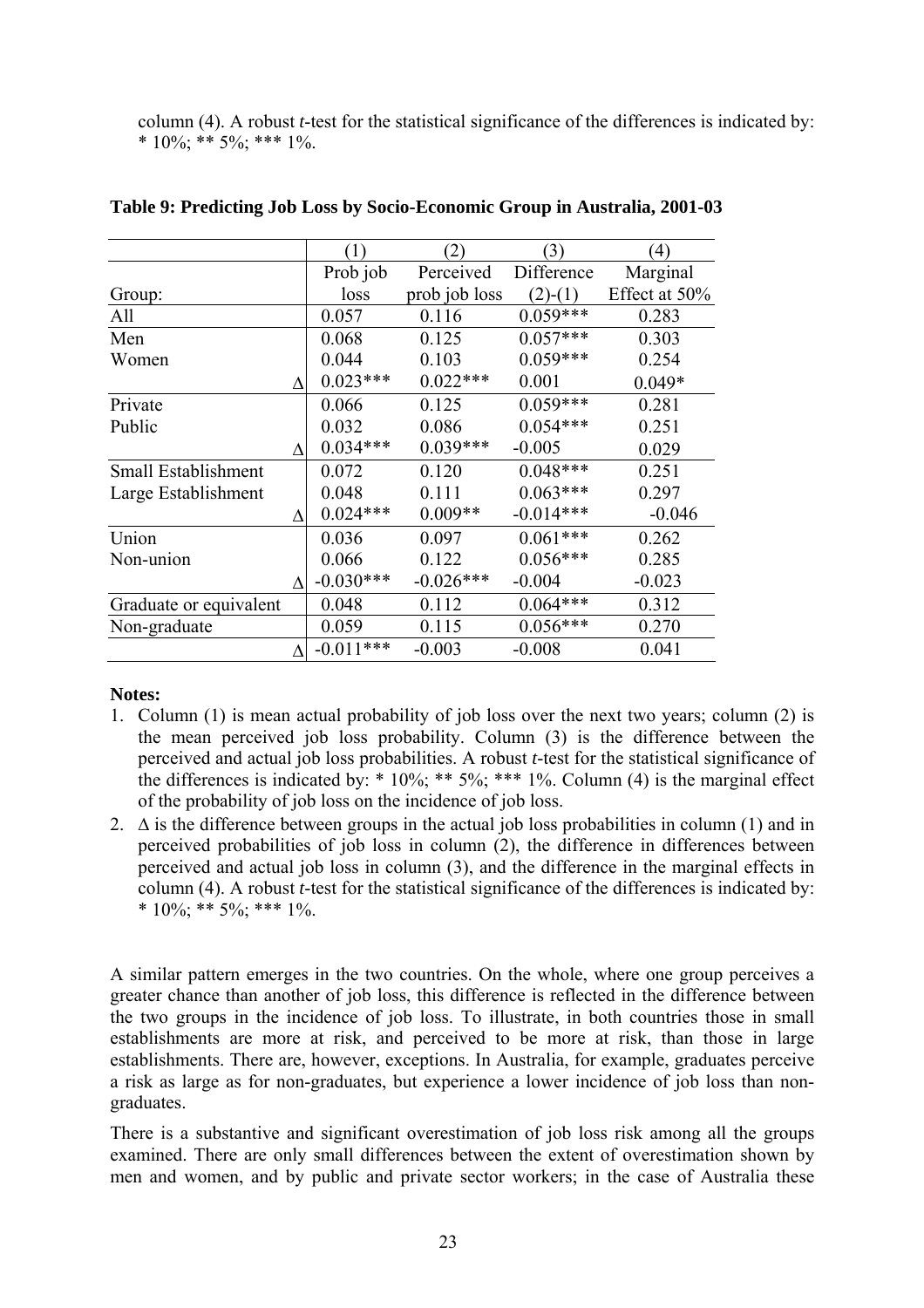differences are statistically insignificant. In contrast, those working in small establishments are significantly closer to reality in their expectations of job loss than those in large establishments. In addition, in Germany the marginal expectation (at 50%) is somewhat greater for small than for large establishments. One might interpret these findings about both the average and the marginal expectation as possibly attributable to those in smaller establishments being better informed, perhaps through informal channels, of labour market developments. However, there are no differences in the marginal expectation in Australia.

Taking these results together, they provide only very weak support for the proposition that some groups of workers may be better informed than others and hence able to form more accurate expectations of their future job security.

## **7. Conclusions**

The measurement of expectations of labour market agents is potentially valuable as a tool for analysing a wide range of labour market behaviour. We have focussed on the expectation of job loss, since this is an important ingredient of the wider concept of job insecurity. There is a good case for using questions that unambiguously capture this risk, without conflating it with subsequent possibilities (for example, the uncertain cost of job loss). Conflation with other related risks reduces the validity of the instrument, because it induces ambiguity. In addition it is known that if some respondents, asked to report the joint likelihood of two risks, are liable to commit the conjunction fallacy.

When measuring workers' expectations of job loss one might opt to defend any format that successfully elicits expectations, whether or not the expressed expectations are realised. If workers say they have a high fear of job loss this might affect their behaviour even if that fear is not warranted. However, if the intention of a survey design is to obtain measures of anxiety or worry it is probably best to turn to already-tested instruments in the field of psychology. Normally, economists will find expressions about labour market expectations of interest if they convey private information – that is, information about the respondents' particular circumstances or personal intentions that would not typically be collected in other ways by researchers external to the subject's workplace.

In this light, the finding reported here that the expectations of job loss questions in GSOEP and HILDA are additionally informative about the probability of subsequent job loss provides solid support for the value of such questions in labour market analysis. By extending this insight, previously found in Canada and Britain, to two further substantial labour forces, there can be some considerable confidence in the use of such expectations questions. Moreover, by showing for the first time that the predictive power of the expectations data holds using a fixed-effects panel estimator, this paper makes the insight that much stronger.

Despite the predictive power of the expectations questions, we have also found a pattern of pessimism (over-estimation of the chance of job loss) for all workers who have any fear of job loss, while those who think that they have no chance at all of job loss underestimate the small risk they face. Again, German and Australian workers appear to be similar in this respect to British and Canadian workers. Those working in large establishments are more pessimistic than those in small workplaces. The pessimism in all cases is genuine in the sense that it is not a statistical artefact arising from strategic quitting; nor is it merely a consequence of a mistiming of the period over which job loss is expected. We have not investigated the origins of this pessimism, preferring to leave this field of enquiry to psychologists better qualified to frame the right questions and experiments. One predicted effect of pessimism would be to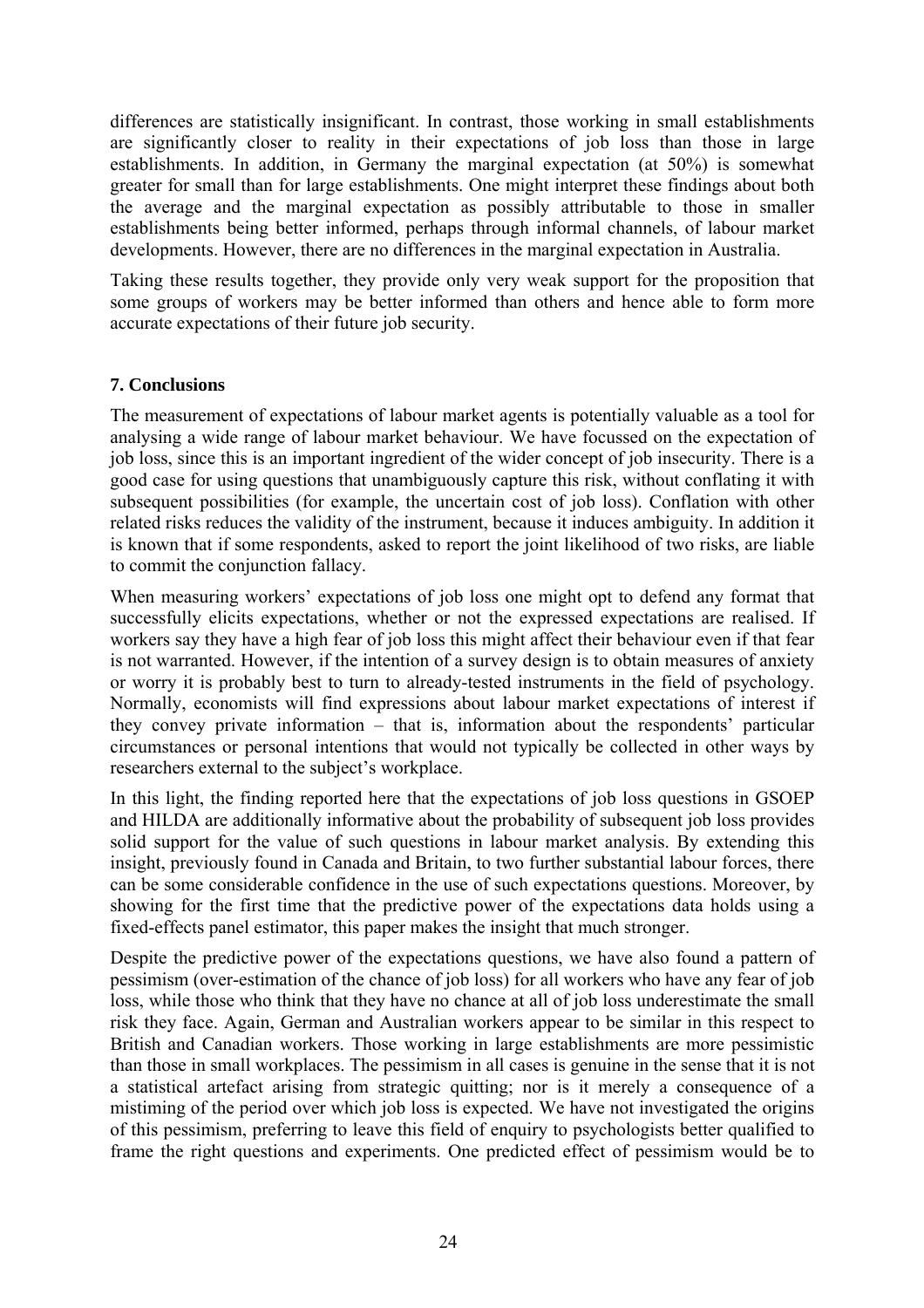generate an excess demand for unemployment insurance, though the extent of this effect will depend on the potential costs of job loss.

We have also addressed whether cardinal scales, expressing the perceived probability of job loss, are methodologically superior to ordinal scales with verbal descriptors. Cardinal scales are in principle preferable, because the meaning of numerical scale points is unambiguous while that of verbal descriptors might differ among respondents if their understanding of language is heterogeneous, or if the words are vague. Moreover, cardinal scales offer analytical advantages, in that marginal changes in probability are commensurate along the scale, which is not true of ordinal verbal descriptors. Nevertheless, it was an open question as to whether the responses on cardinal scales are reliable.

The analysis of realisations is not wholly favourable to the use of cardinal scales. We have compared goodness-of-fit measures in GSOEP from before and after the switch from ordinal to cardinal scales, and found no strong case to choose between them on these grounds. We have also found no evidence that, where a comparison is possible, a cardinal scale elicits a substantively lower level of pessimism than an ordinal scale. If these were the only findings we would nevertheless recommend cardinal scales on the grounds that they have greater face validity, and that their predictive power is no worse than that of ordinal scales. However, further analysis of the cardinal scale results showed that the relationship to job loss incidence was non-linear. This finding implies that it would not be reliable to treat a marginal change in job loss expectations as proportional to a marginal change in the objective incidence of job loss. Moreover, there is reason to doubt the reliability of the perceptions of those who place themselves just away from the focal point of 50%, and even more so of those few who report off-decile-point perceptions.

In light of this finding, we recommend the use of discrete scale points for questions on job loss expectations. These scale points should be taken as ordinally ranked descriptors of job loss probabilities in analyses, rather than cardinal probability measures. Given the lumpiness of responses to the HILDA and GSOEP scales, and the unreliability of some of the 'off-spike' points, it also seems advisable to utilise rather less than ten scale points. Whether the descriptors of the scale points should be verbal or numerical, however, is not prescribed by the evidence here. There may therefore be merit in utilising numerical banded scales, which will have better face validity than the less precise verbal descriptors commonly used. Alternatively, there is an argument for combining the verbal and numerical approach, by attaching probability bands to verbal descriptors.

There remains scope for expanding the analysis of expectations in the labour market to further domains. Closely related to the present paper is another major component of job insecurity, the probability of succeeding or failing to regain employment of similar quality. While several surveys elicit expectations in this domain, the reliability of the responses has yet to be confirmed. HILDA also collects data on the job-gaining expectations of unemployed people – the reverse of the transition examined in this paper. GSOEP collects information on other possibilities for employees such as the chances of promotion or demotion. As part of an investigation of the uncertainty associated with job insecurity, we are analysing the reliability of this expectations data in ongoing work.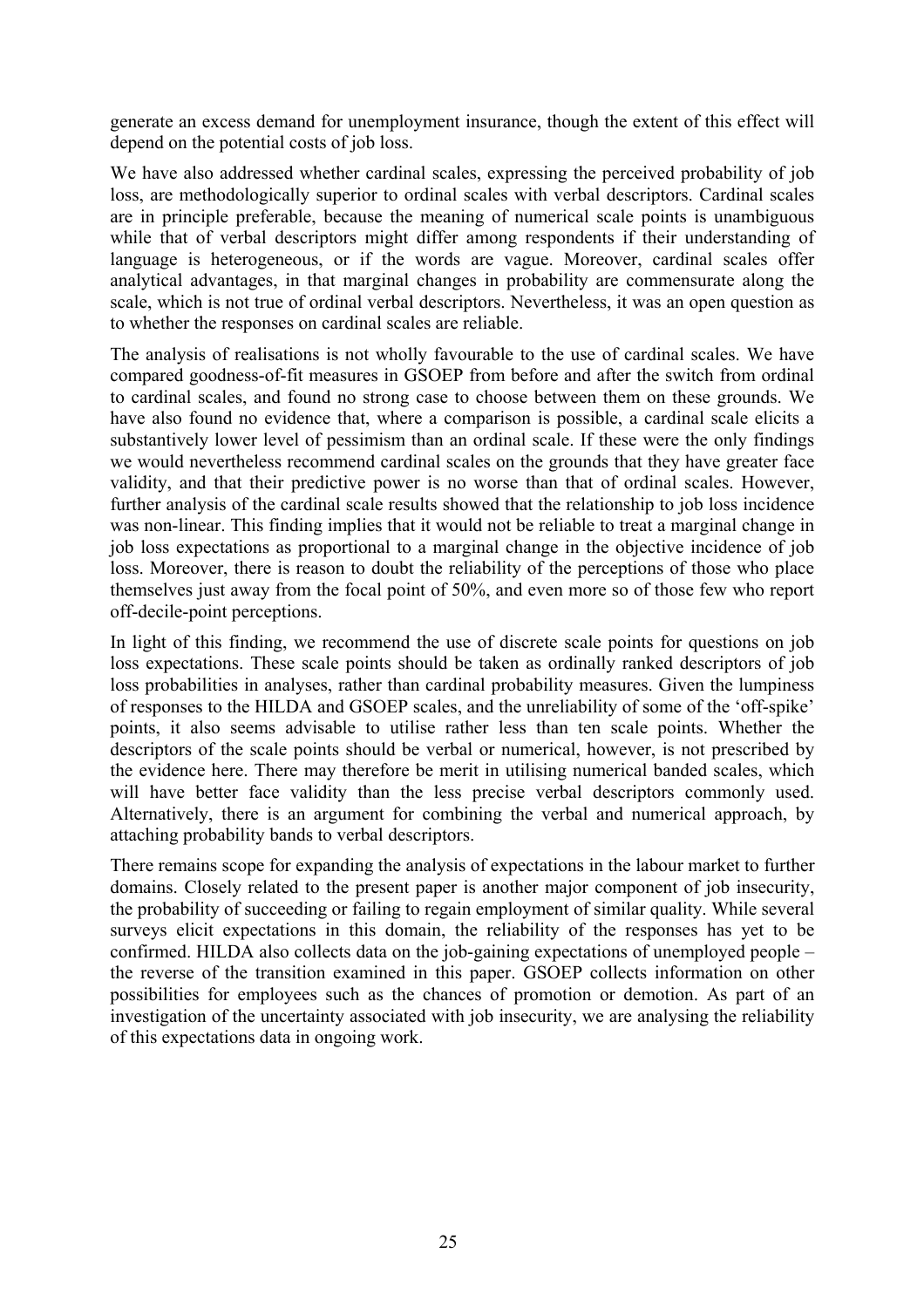#### **References**

- Benito, A. (2004). *Does job insecurity affect household consumption?*, Working Paper No. 220, Structural Economic Analysis Division, Bank of England.
- Bryson, A., L. Cappellari and C. Lucifora (2004). *Do Job Security Guarantees Work?*, London School of Economics, Centre for Economic Performance, Discussion Paper 661.
- Campbell, D., A. Carruth, A. Dickerson and F. Green (forthcoming 2007). "Job Insecurity and Wages." *Economic Journal*.
- Carroll, C D, Dynan, K E and Krane, S D (2003), 'Unemployment risk and precautionary wealth: evidence from households' balance sheets', *Review of Economics and Statistics*, Vol. 85, pages 586-604.
- Clarke, A. E. and F. Postel-Vinay (2004). *Job Security and Job Protection*, DELTA, Working Paper No. 2004-16, Paris.
- Constans, J. I. (2001). "Worry propensity and the perception of risk." *Behaviour Research and Therapy* 39: 721-729.
- Erev, I. and B. Cohen (1990) "Verbal versus numerical probabilities: efficiency, Biases and the preference paradox", *Organizational Behavior and Human Decision Processes*, 45, 1-18.
- Green, F. (2006). *Demanding Work. The Paradox of Job Quality in the Affluent Economy*. Woodstock, Princeton University Press.
- Green, F., B. Burchell and A. Felstead (2000). "Job insecurity and the difficulty of regaining employment: an empirical study of unemployment expectations." *Oxford Bulletin of Economics and Statistics* 62 (December): 855-884.
- Hagle T. M. and G. E. Mitchell (1992), "Good-of-fit measures for Probit and Logit", *American Journal of Political Science*, 36, pp.762-784
- Hosmer D. W. and S. Lemeshow (1980), "Goodness-of-fit test for the multiple logistic regression model", *Communications in Statistics: Theory and Methods Part A*, 9, pp.1043-1069.
- Hurd, M.D. and McGarry, K. (2002). "The Predictive Validity of Subjective Probabilities of Survival", *Economic Journal*, 112, No. 482, October, 966-987.
- Long, J. S. (1997). *Regression Models for Categorical and Limited Dependent Variables*. Thousand Oaks, CA: Sage Publications.
- Lukasiewicz E, Fischler C, Setbon M, Flahault A (2001) *Comparison of three scales to assess health risk perception*, *Revue D'Epidemiologie Et De Sante Publique* 49 (4): 377-385 September.
- Lusardi, A (1998), 'On the importance of the precautionary saving motive', *American Economic Review*, Papers and Proceedings, Vol. 88, pages 449-53.
- Manski, C. F. (2004). "Measuring Expectations." *Econometrica* 72(5): 1329-1376.
- Manski, C.F. and Straub, J. D. (2000) "Worker Perceptions of Job Insecurity in the Mid-1990s", *Journal of Human Resources*, 35 (3), 447-479.
- McFadden D. (1973), "Conditional Logit Analysis of Qualitative Choice Behavior", in Zarembka P. (ed.), *Frontiers in Econometrics*, pp.105-142, Academic Press, New York.